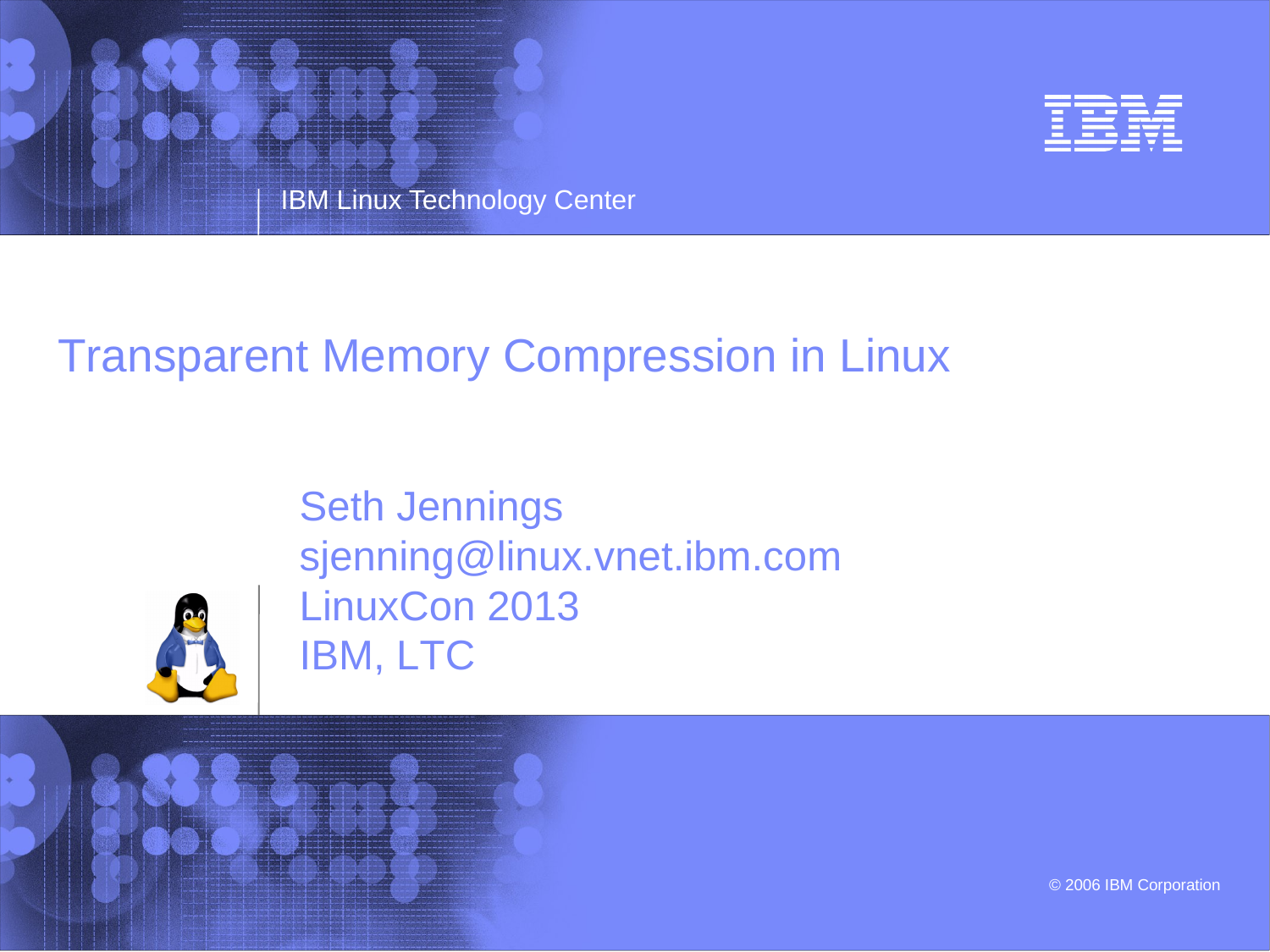### **Overview**

- **What is Transparent Memory Compression**
- Swap is a four letter word
- What is zswap and how does it work
- **Use cases and gotchas**
- **Other/Future work**

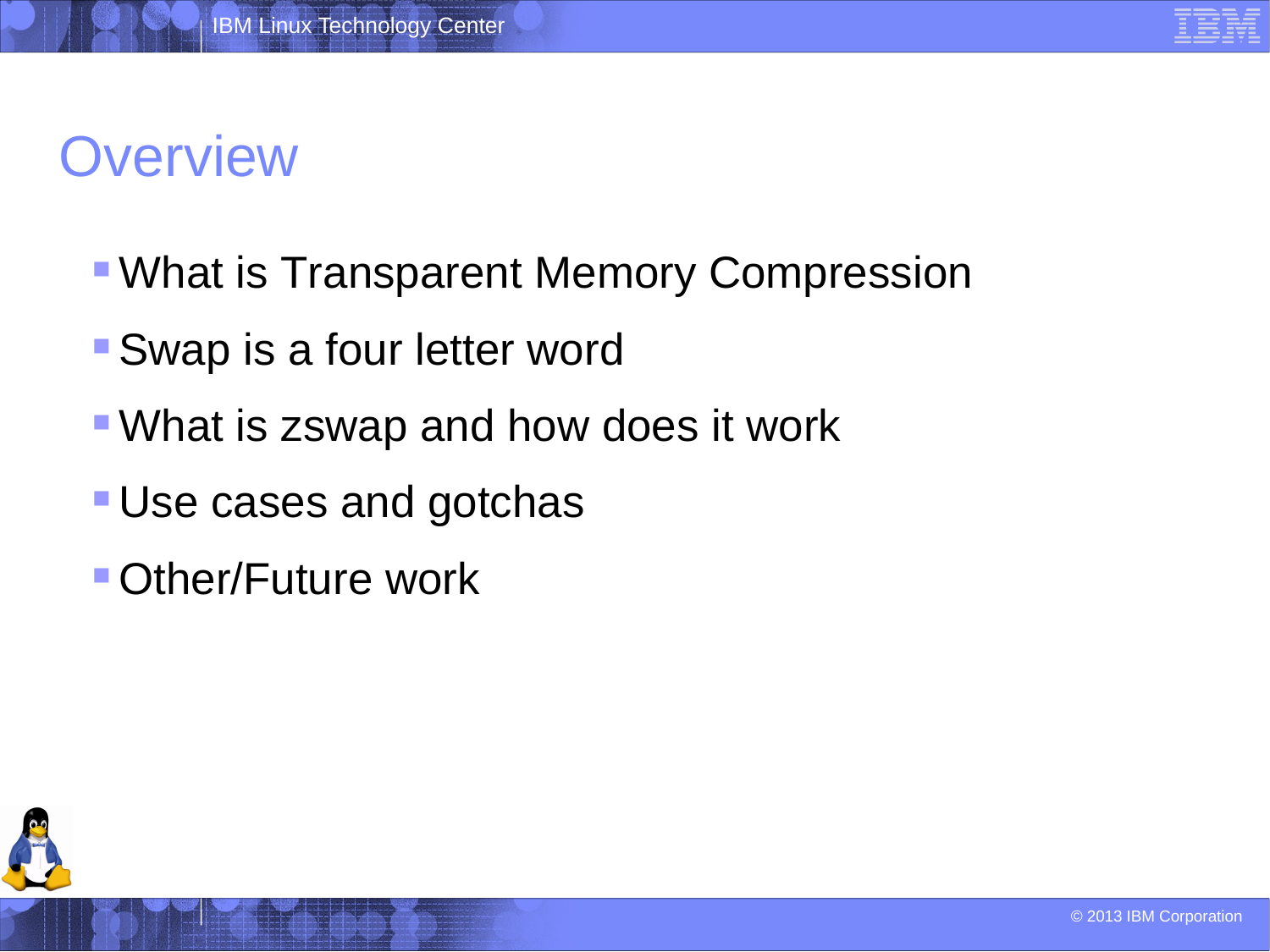

## Transparent Memory Compression

- **Kernel dynamically compresses process memory** without process knowledge
- **Achieved through the use of process virtual address** space and demand paging
- **The kernel can unmap pages from the process page** table and compress them
- When a compressed page is accessed, the page fault handler uses the information in the Page Table Entry (PTE) to find the page in the compressed pool, decompress it, and link it back into the page table

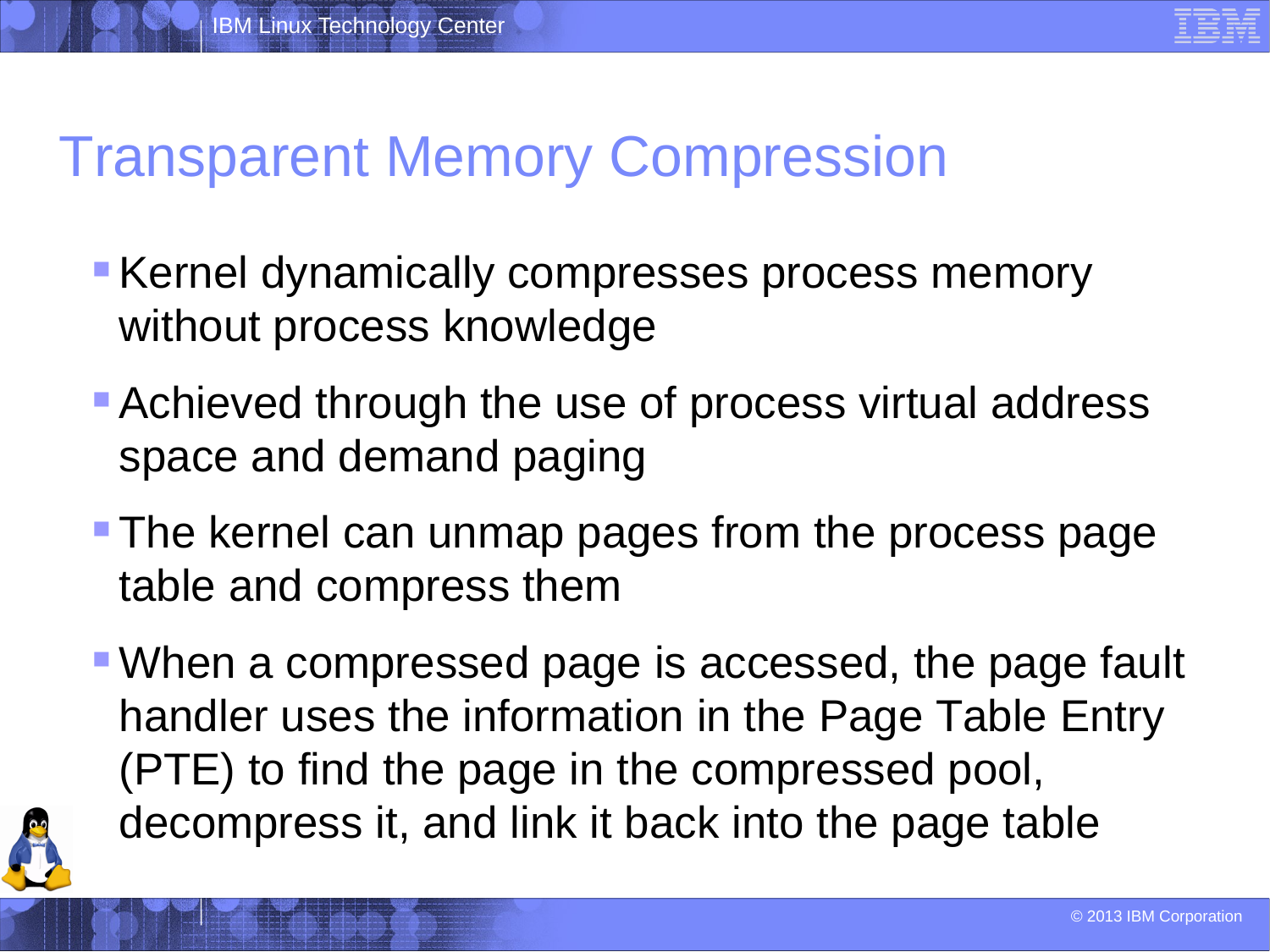

# Swap is a Four Letter Word

- **RAM** sizing for a machine or virtual machine is usually done on a peak load basis
- **Any workload that overcommits memory accessing a** working set whose size exceed the RAM size becomes a I/O bound load via swapping
- We'll just talk about the anonymous memory overcommit situation for now
- **Swap is a four letter word for most sysadmins**

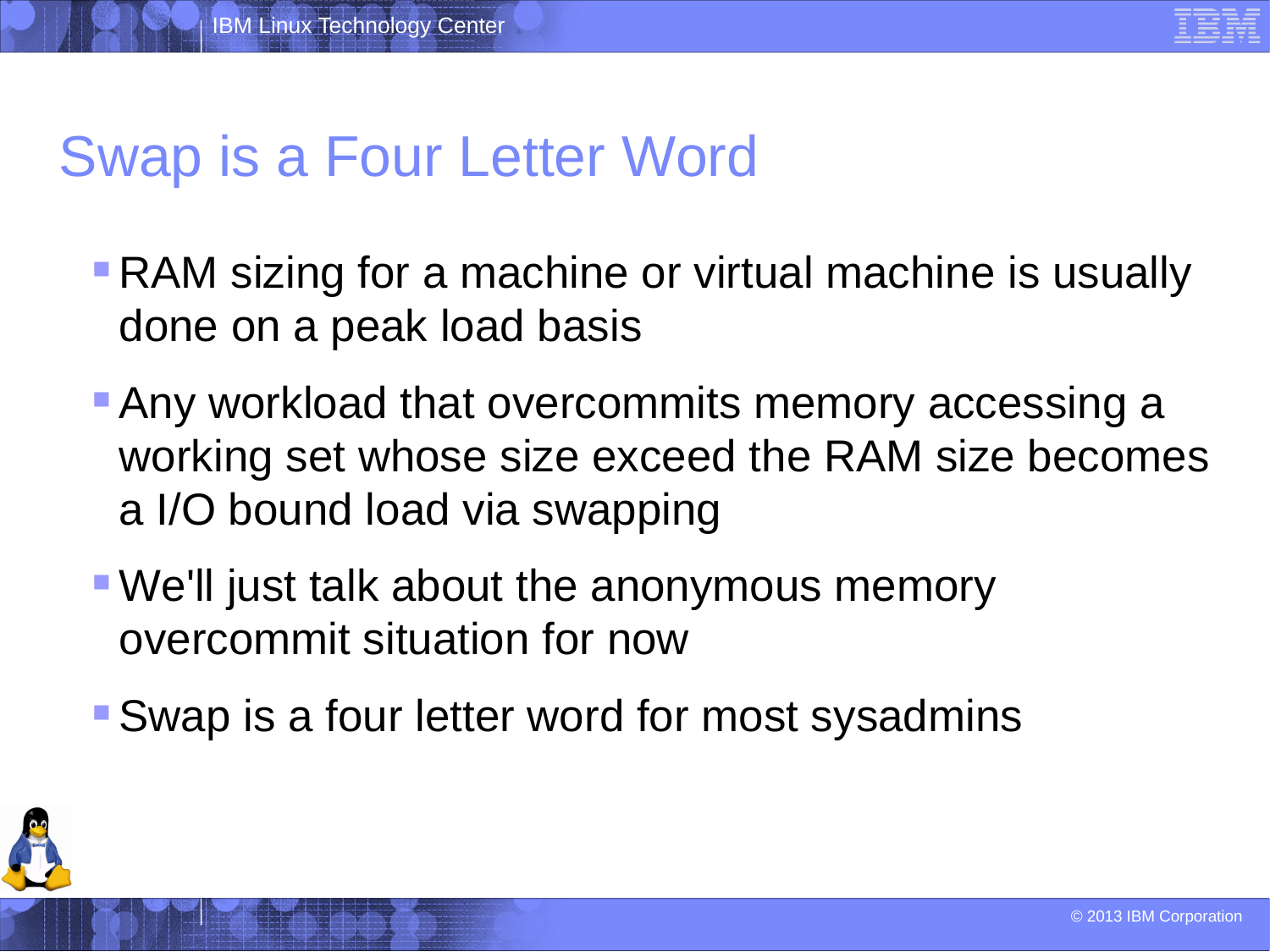

# Swap is a Four Letter Word

- Swapping pages out doesn't necessarily hurt performance
- **The scanning and unmapping is typically done by** kswapd, not the workload thread
- **Cost is in the CPU overhead of scanning and** unmapping and I/O to the swap device (aysnc)
- Swapping pages in is the problem
- **The thread is halted on the page fault until the page** can be read from the swap device (~10ms)

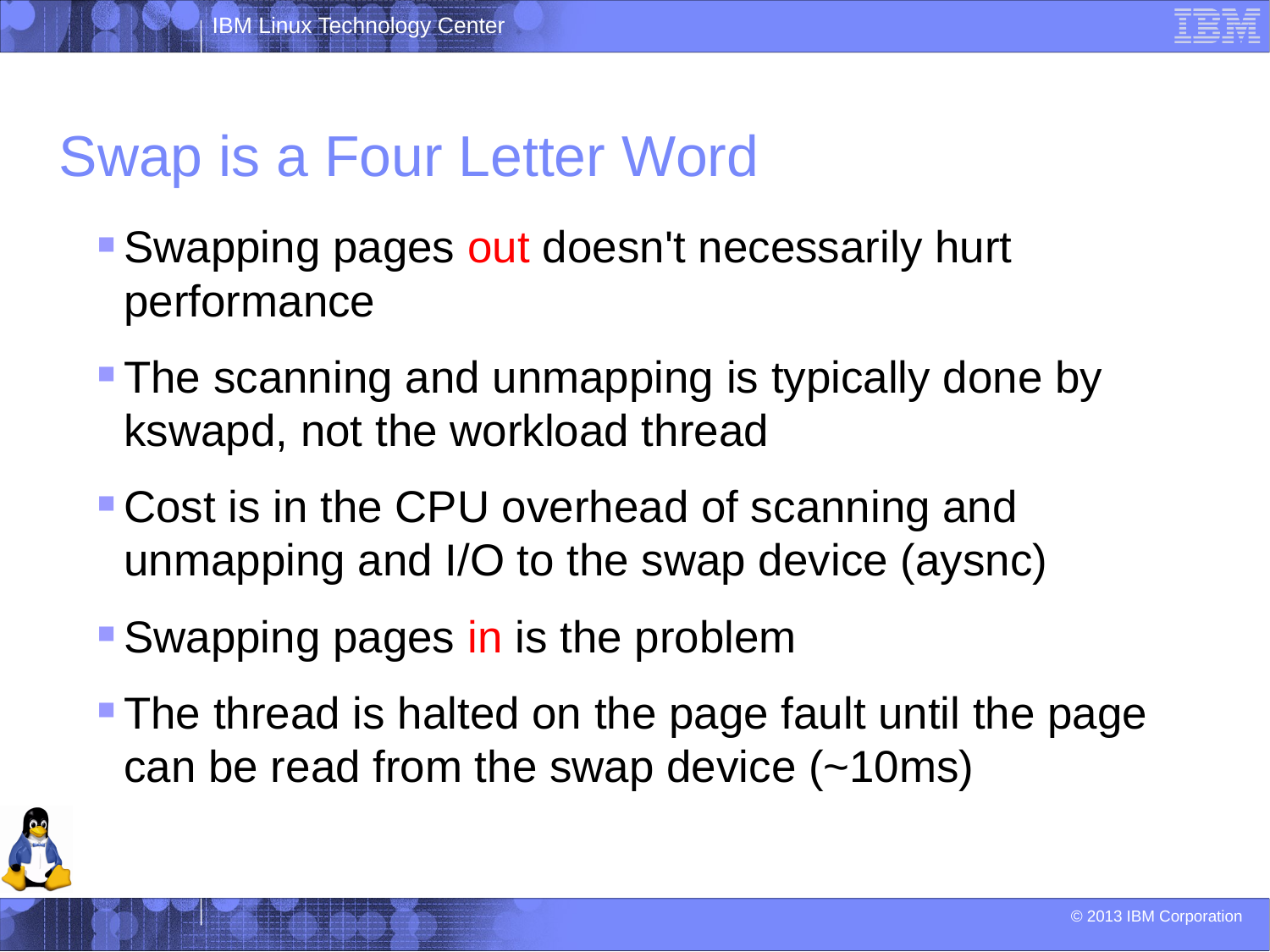

# Swap is a Four Letter Word

When a CPU bound workload suddenly becomes I/O bound, saturating the swap device and crashing workload throughput and responsiveness

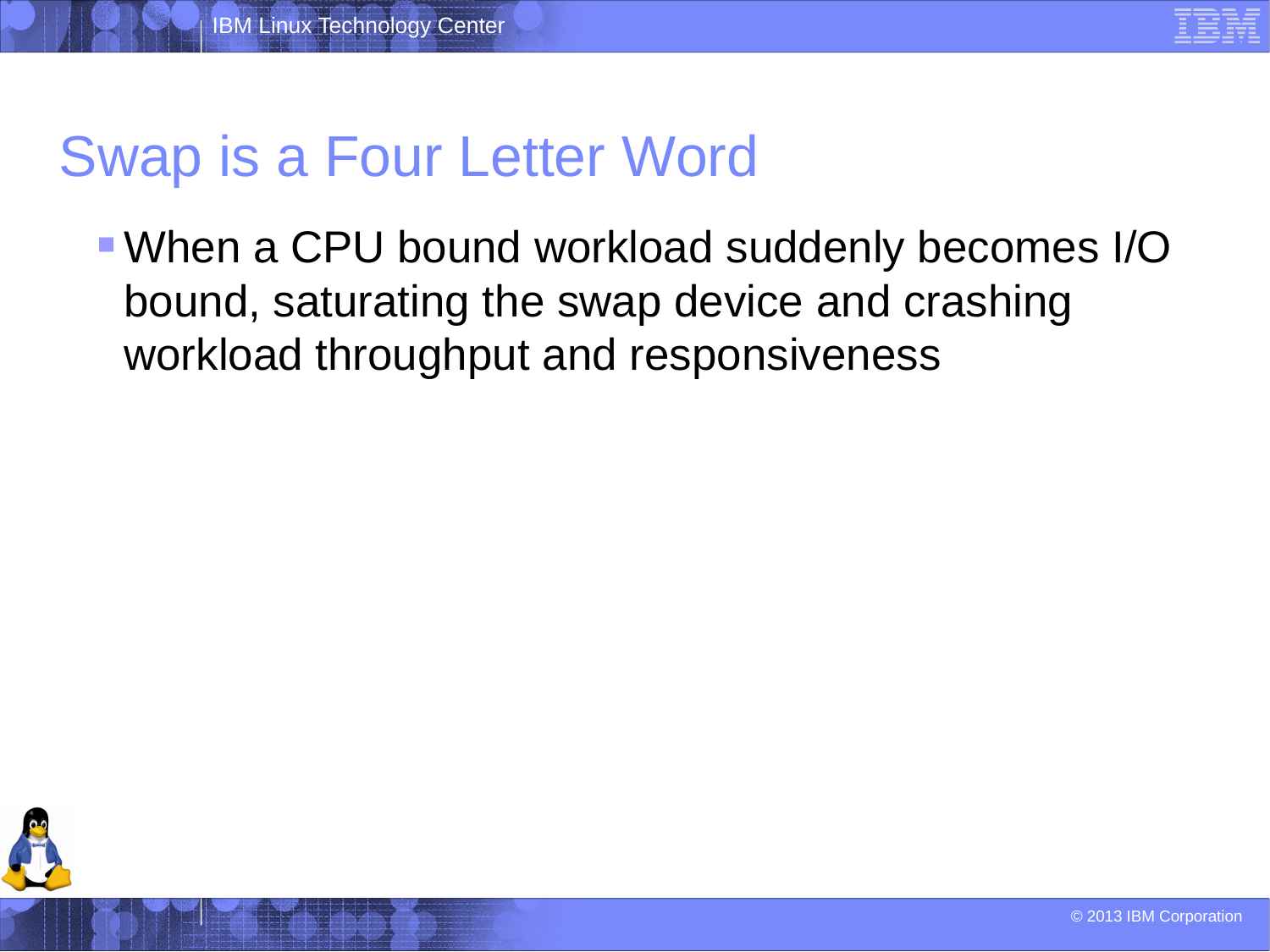

### SPECjbb Performance

10GB RAM, 2core SMT4, Power7+



© 2013 IBM Corporation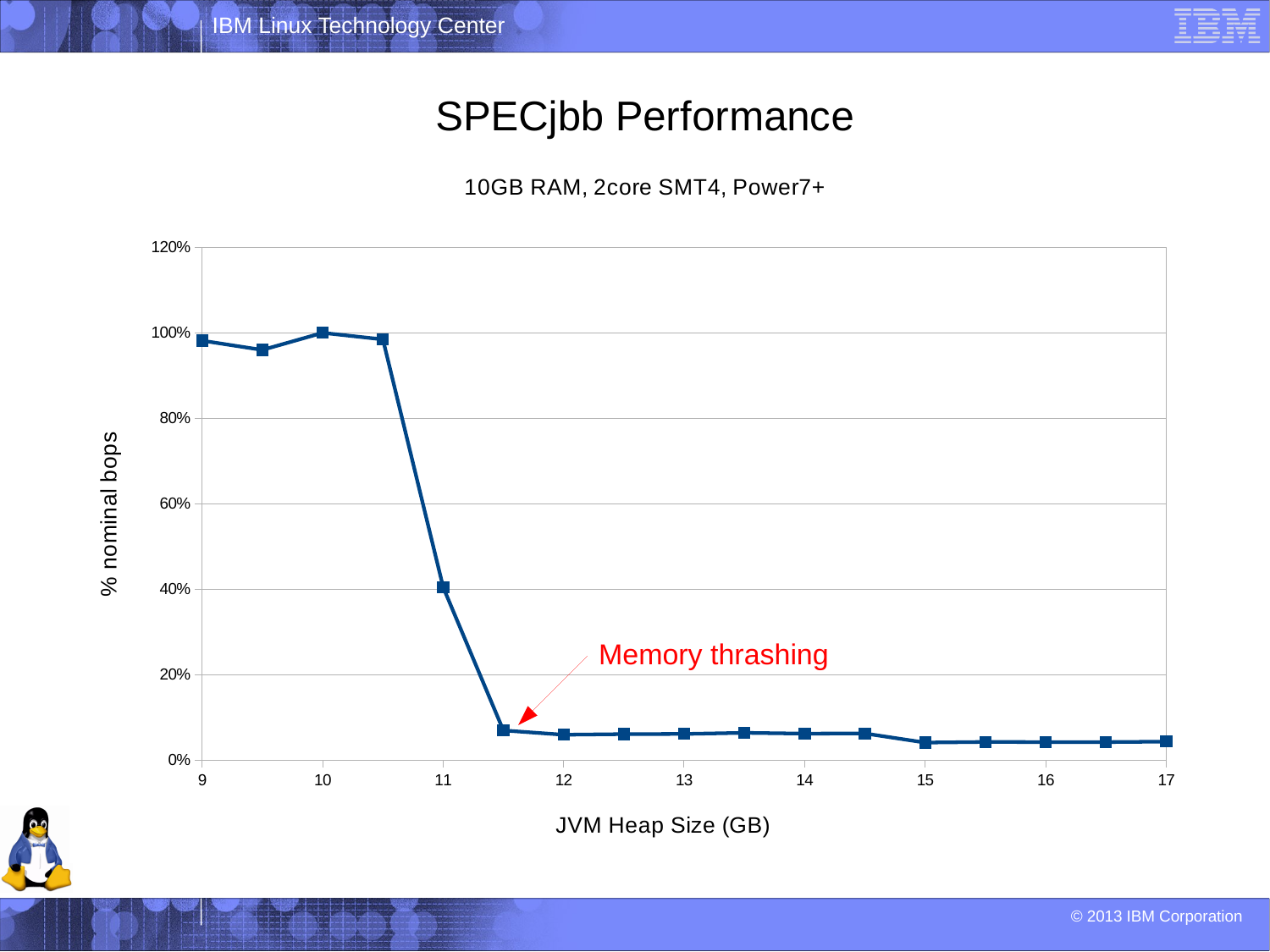



JVM Heap Size (GB)

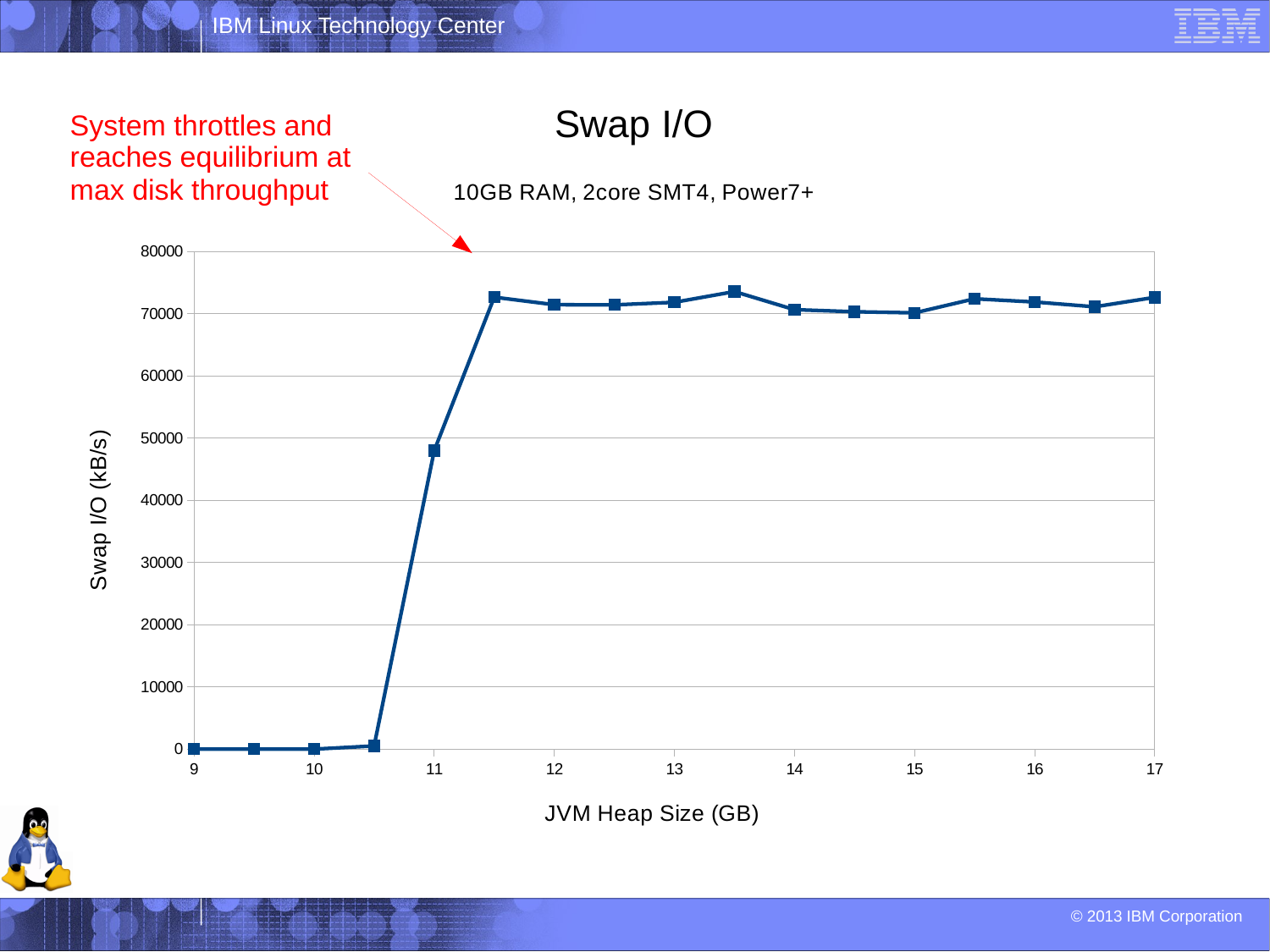

# Swap is Four Letter Word

- **If the memory thrashing case, some would prefer to** run their systems swap-less and have their workload fall victim to the Out Of Memory (OOM) killer rather than take the non-deterministic latency and performance degradation that I/O introduces
- We need a way to smooth out this I/O storm and performance cliff as memory demand meets memory capacity
- **E** Zswap!

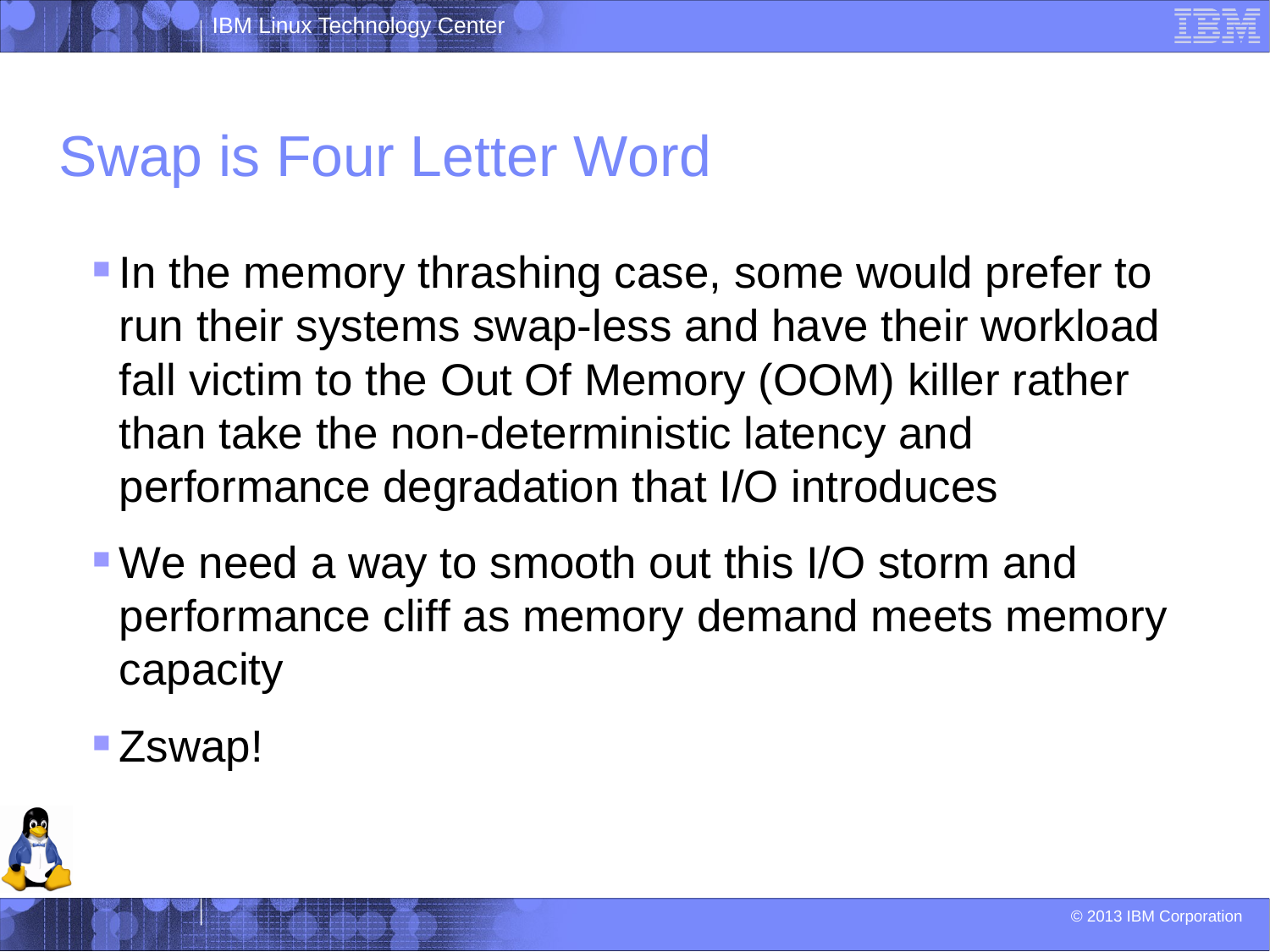



### Crash Course in Memory Reclaim



© 2006 IBM Corporation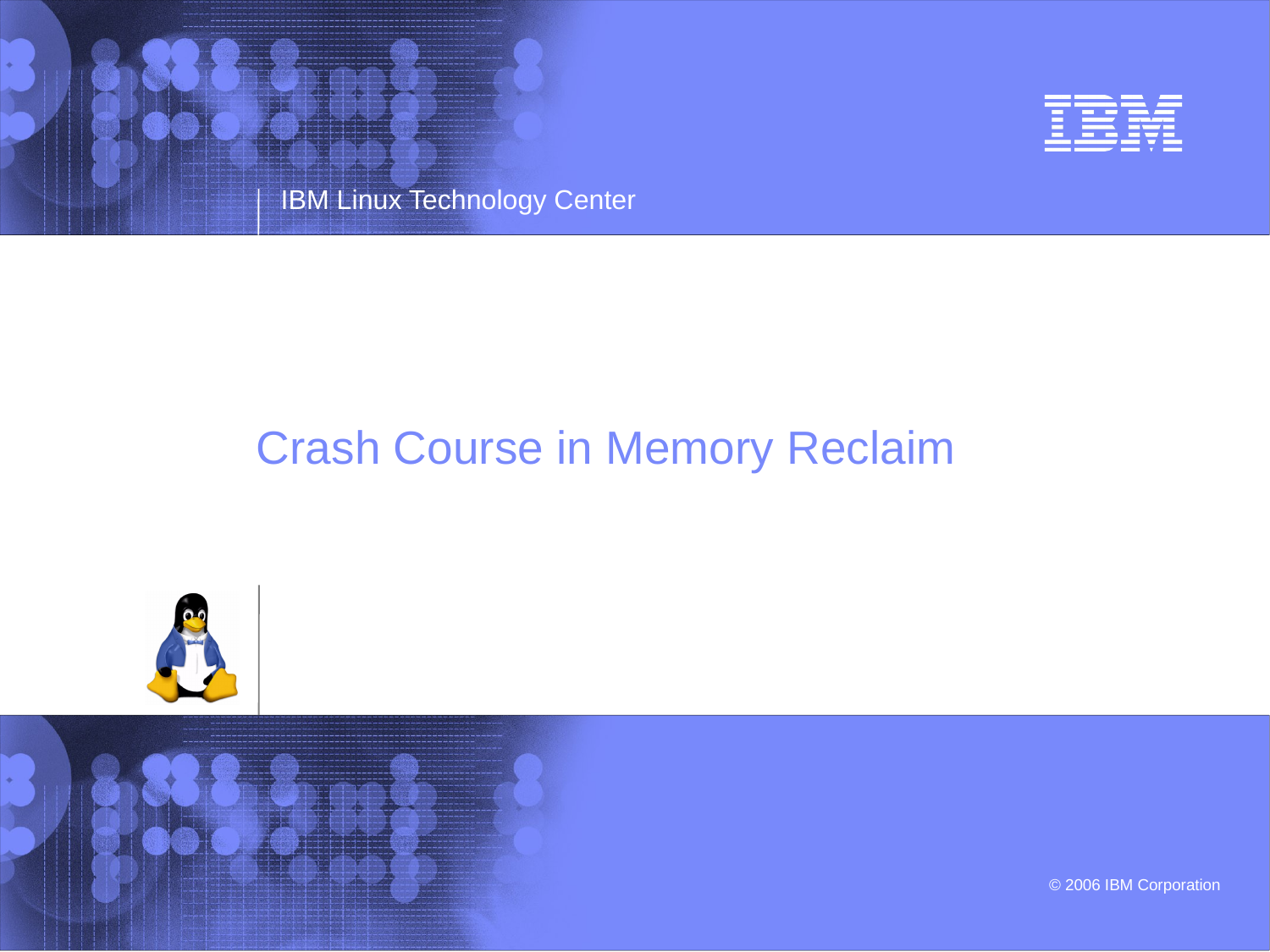

### Page Frame Management

- **All memory is managed in units called "page frames".** This is the basic unit of memory on which architecture memory hardware operates
- **Each page frame is managed in the kernel with a page** structure (struct page)
- **Allocated page frames are maintained on two lists: an** "active" list and an "inactive" list

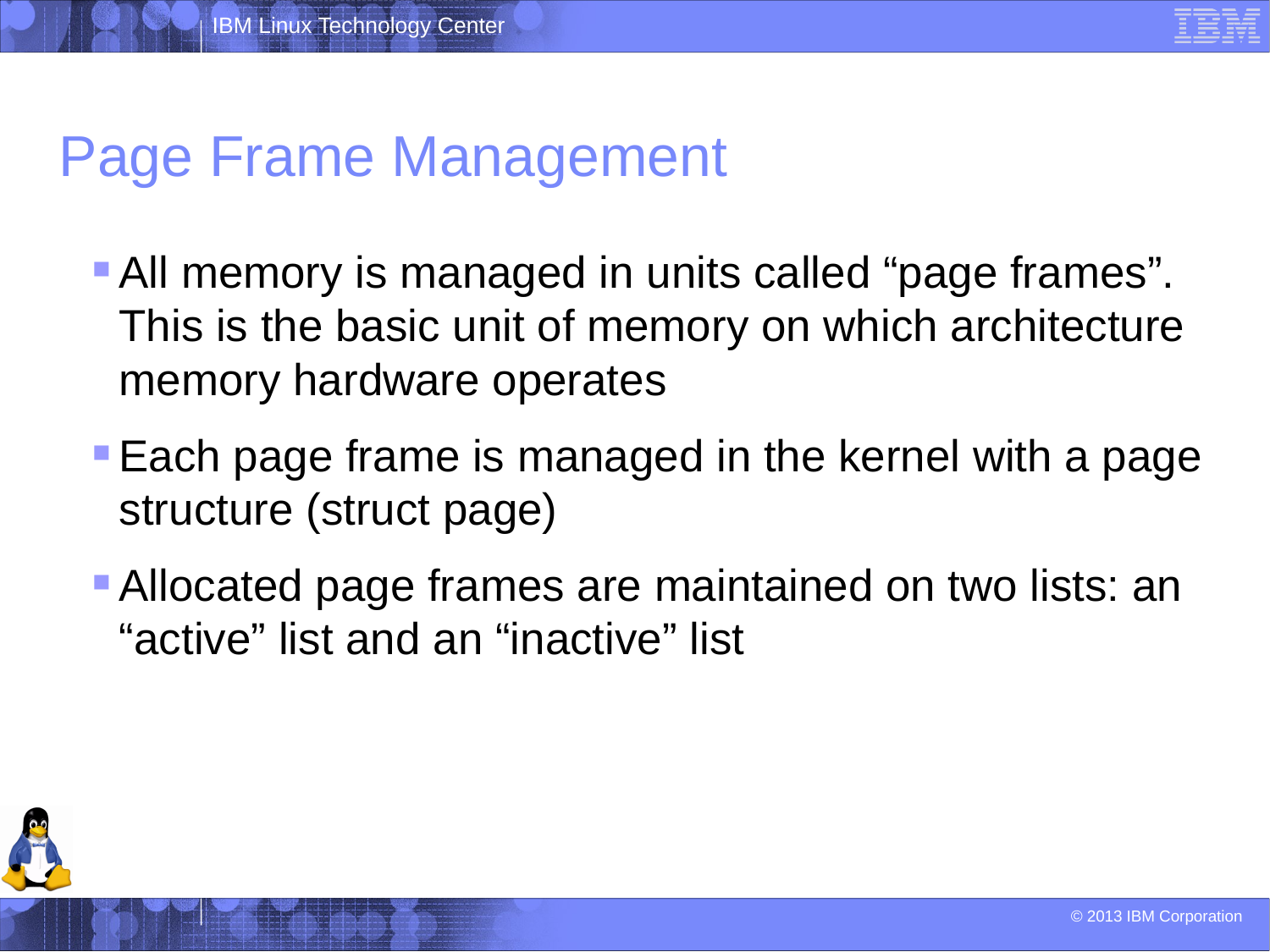

### Page Frame Reclaim

- When the system is low on free page frames, the memory manager begins to search the inactive list for page frames it can reclaim
- **Typical page types:** 
	- Clean page cache, no I/O required (cheap reclaim)
	- Dirty page cache, filesystem I/O needed to clean
	- Anonymous user pages, swap I/O needed to store

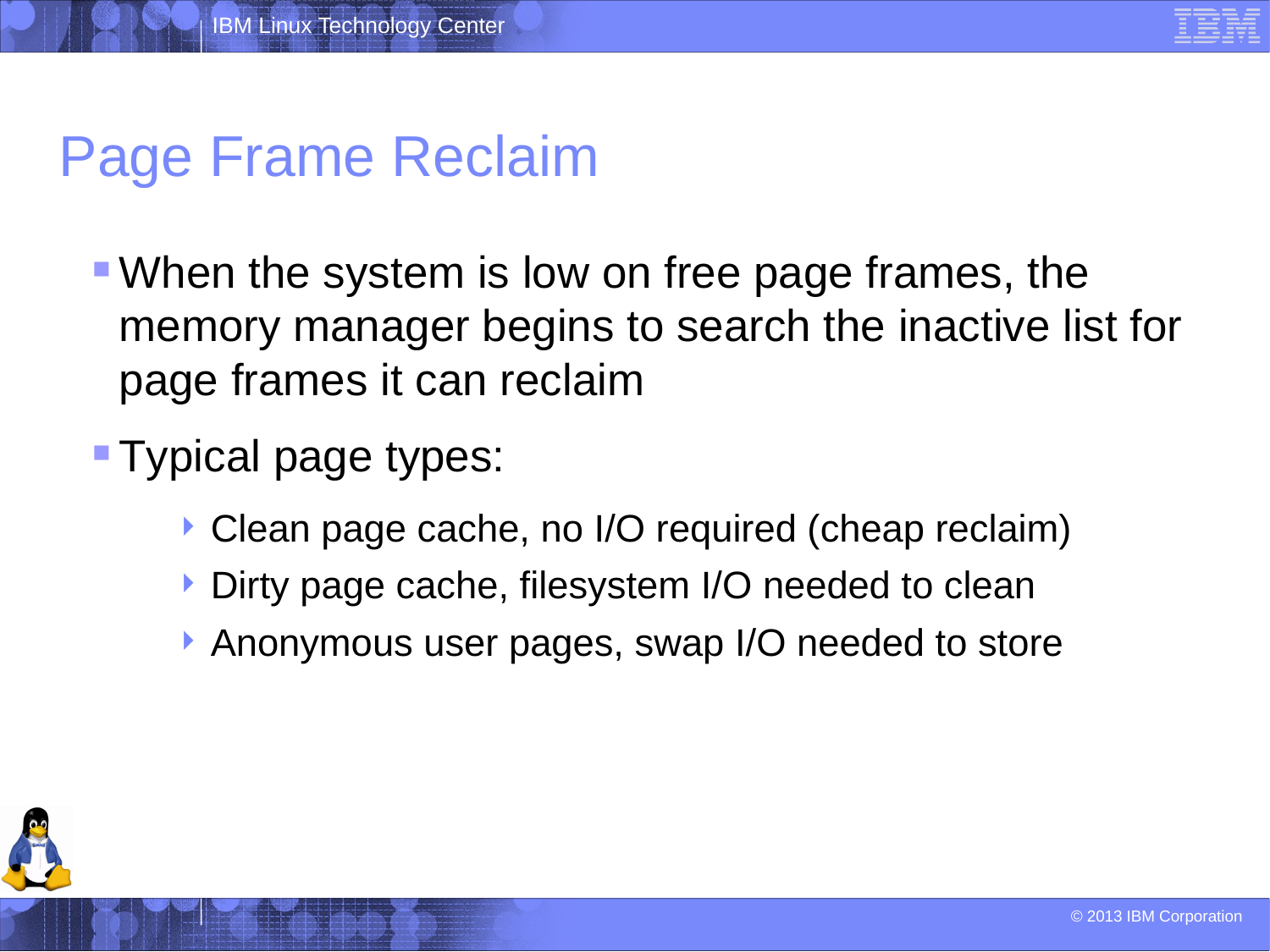

### Anonymous Page Reclaim

- **The memory manager can reclaim (most) user space** anonymous memory through a process called "memory unmapping"
- **This process consists of finding all the PTEs that** reference the page and replacing those entries with a "swap entry"
- **The swap entry contains information about where to** find the swapped out page and is used by the page fault handler to repopulate the page if the user process ever accesses it again

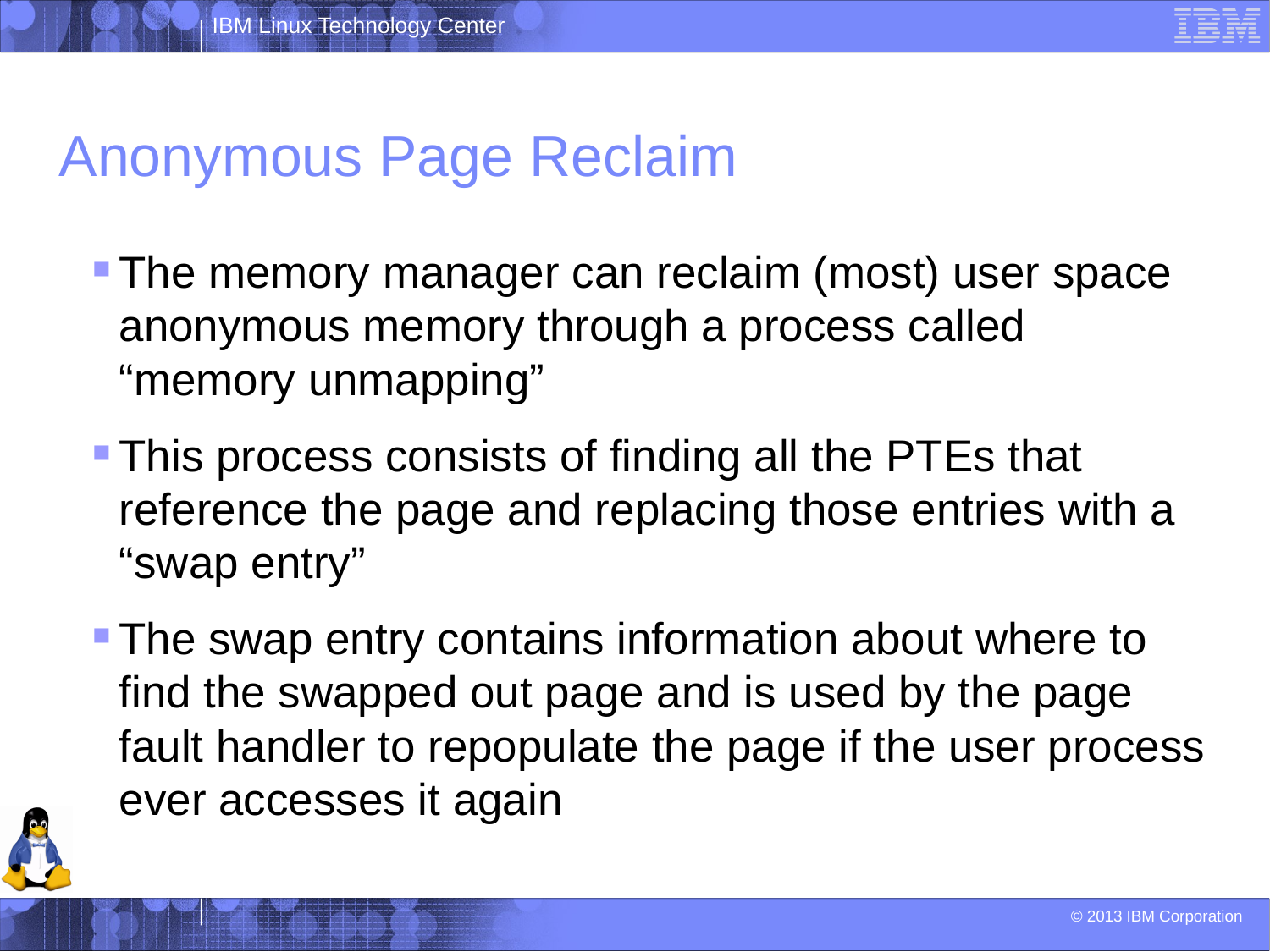IBM Linux Technology Center



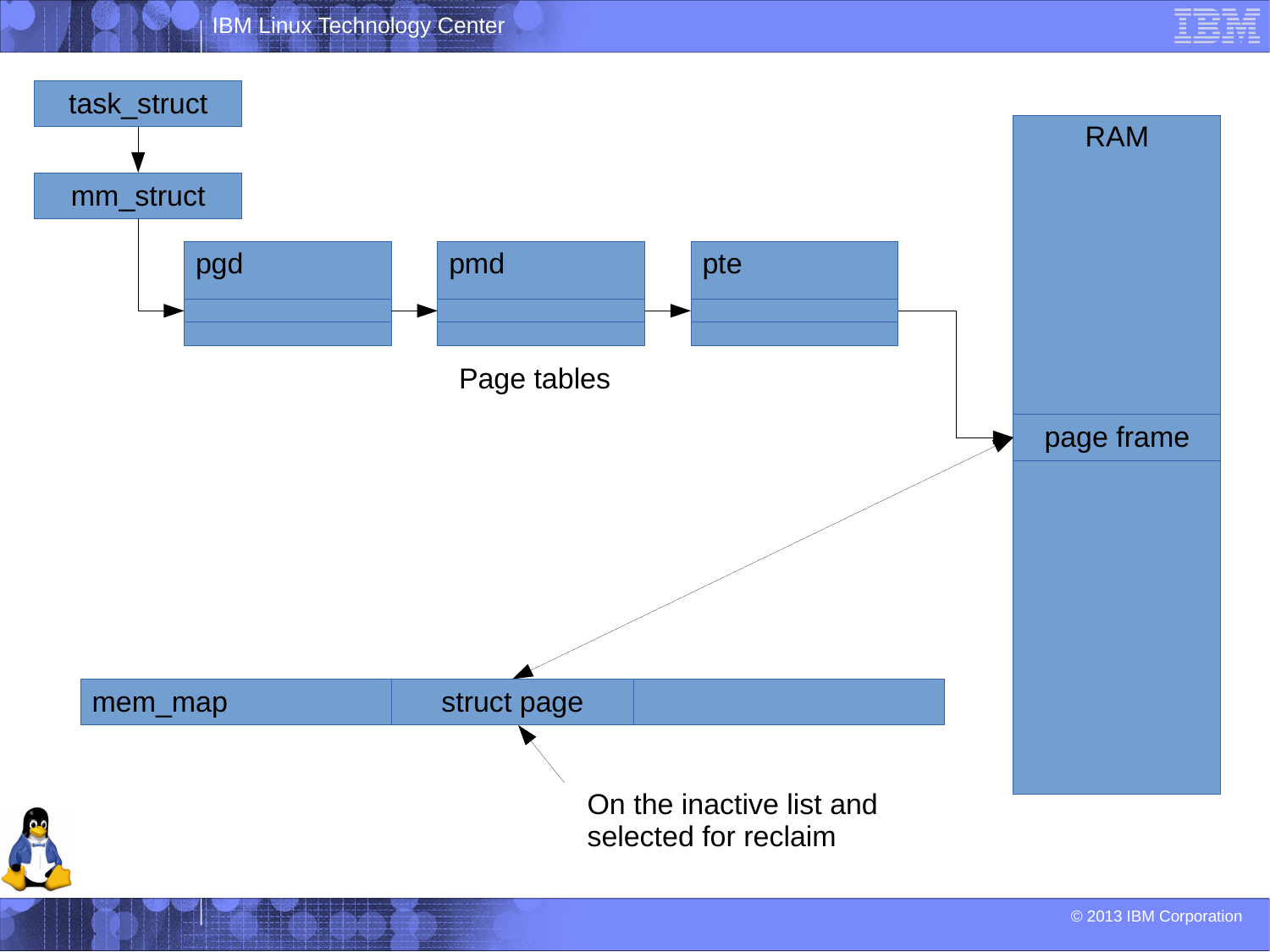





© 2013 IBM Corporation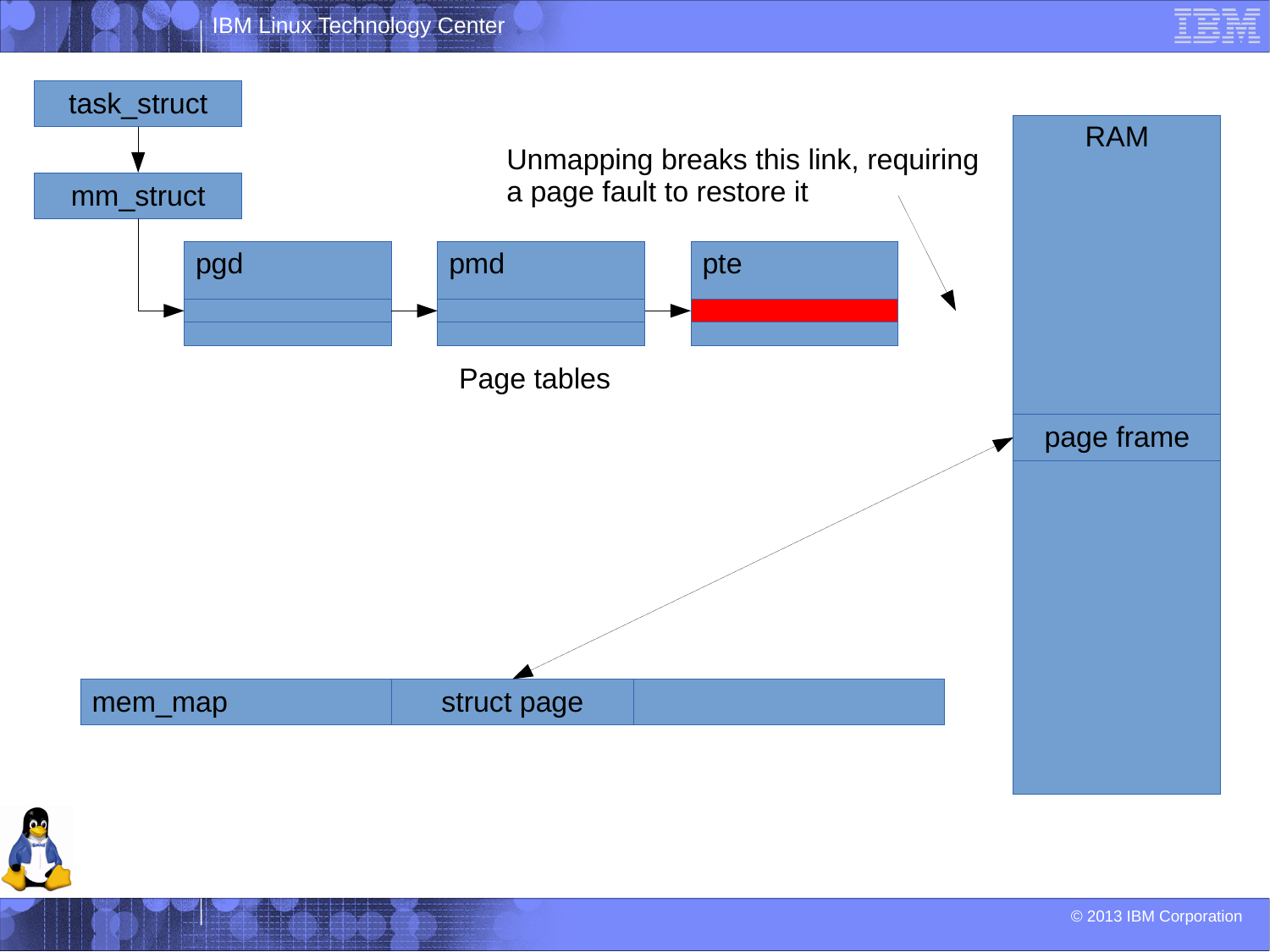

### Swap Entry



Note that the (type, offset) value is a unique identifier for a swapped out page within the system

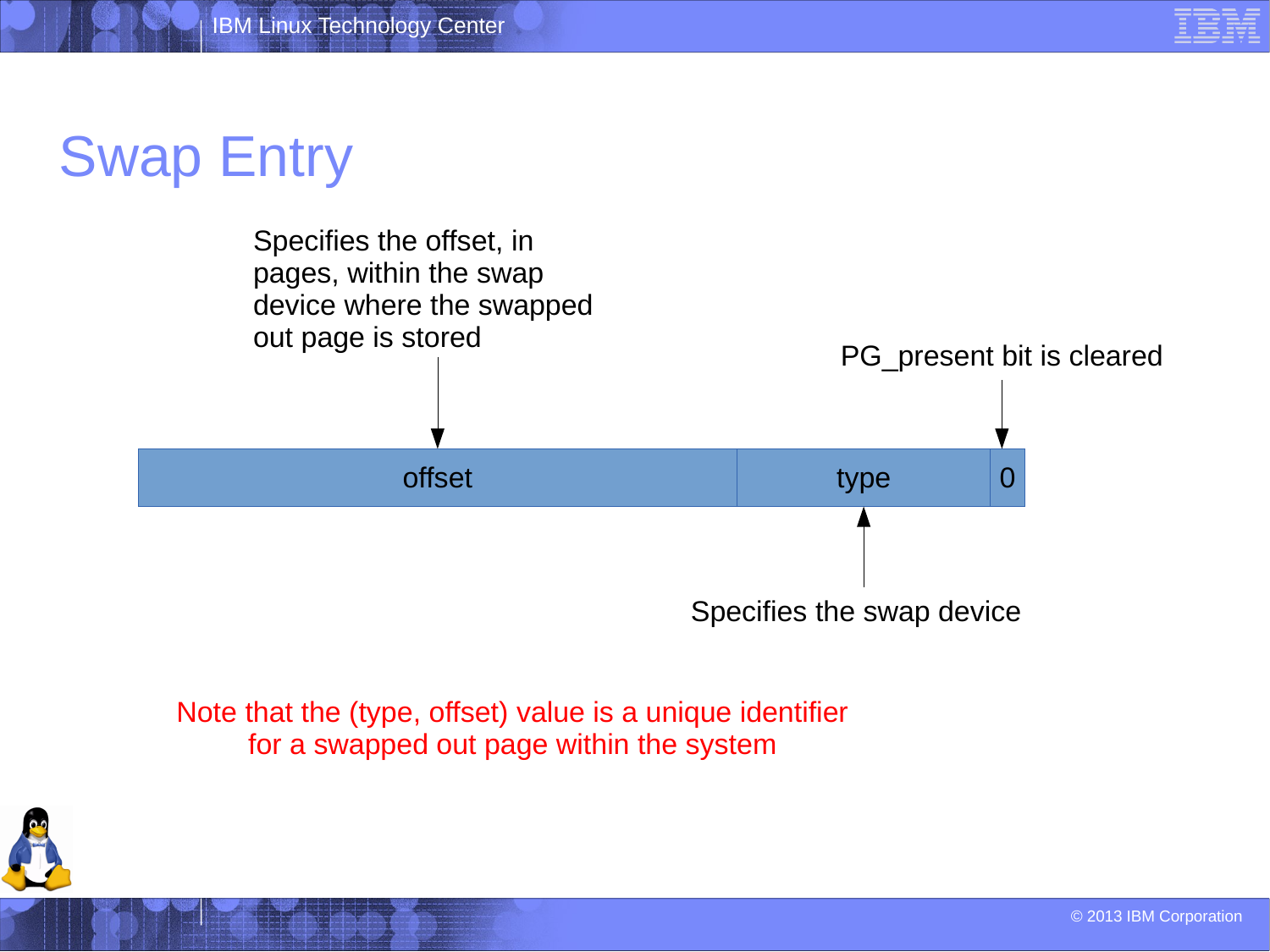IBM Linux Technology Center



### **Zswap**

### Transparent Memory Compression for Swap Pages





© 2006 IBM Corporation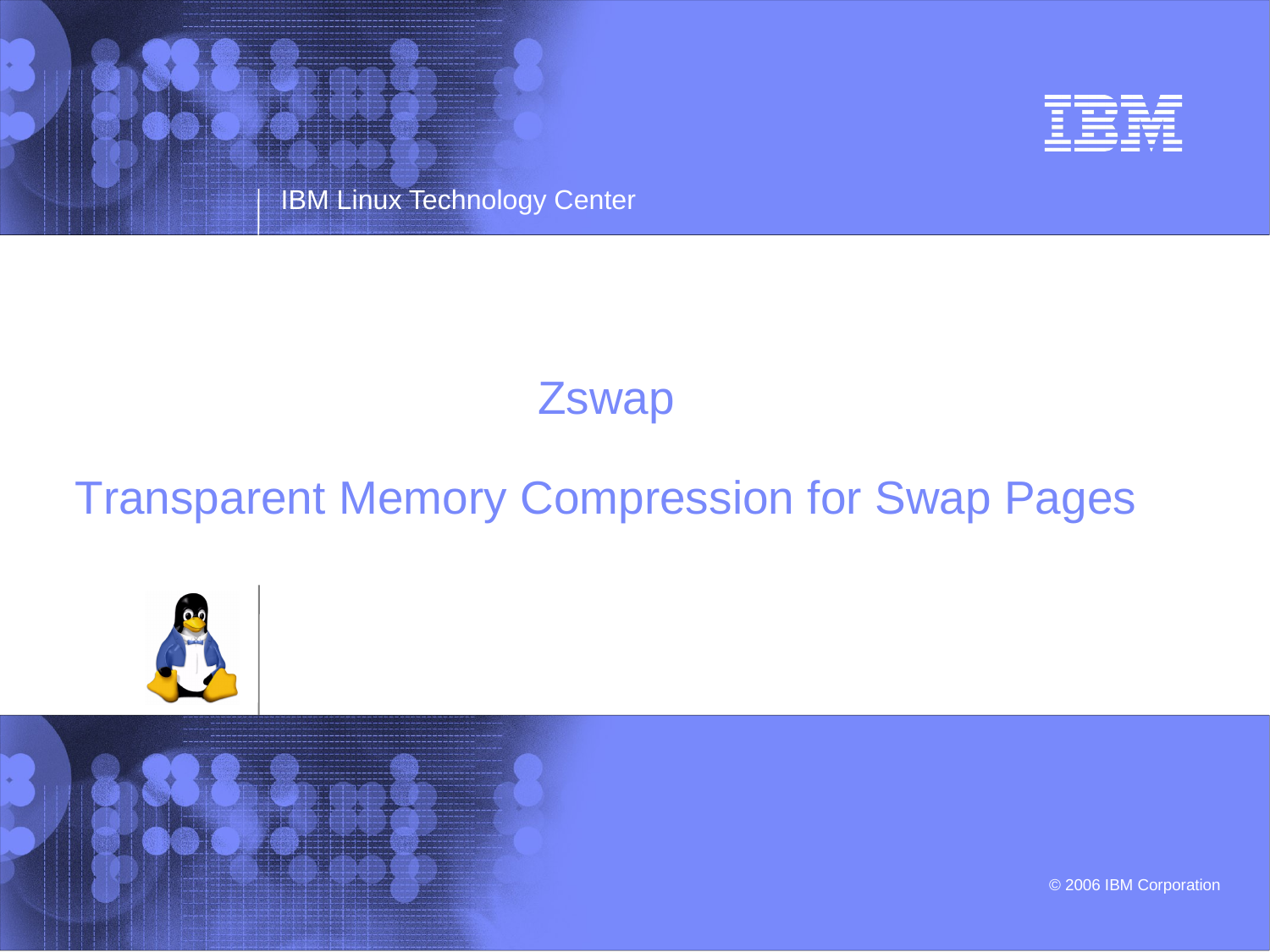

## **Zswap**

- **Example 25 The Septem Example 25 The Fead and write** sides of the swap code and acts as a compressed cache for pages go to and from the swap device
- **As a page is being written to the swap device, zswap** hooks into the write side (swap\_writepage()) via the frontswap API [1] and tries to compress and store the page in a dynamically sized compressed memory pool
- **If zswap is successful, the page is clean and ready to** be freed without writing the page to the swap device



[1] http://lwn.net/Articles/386090/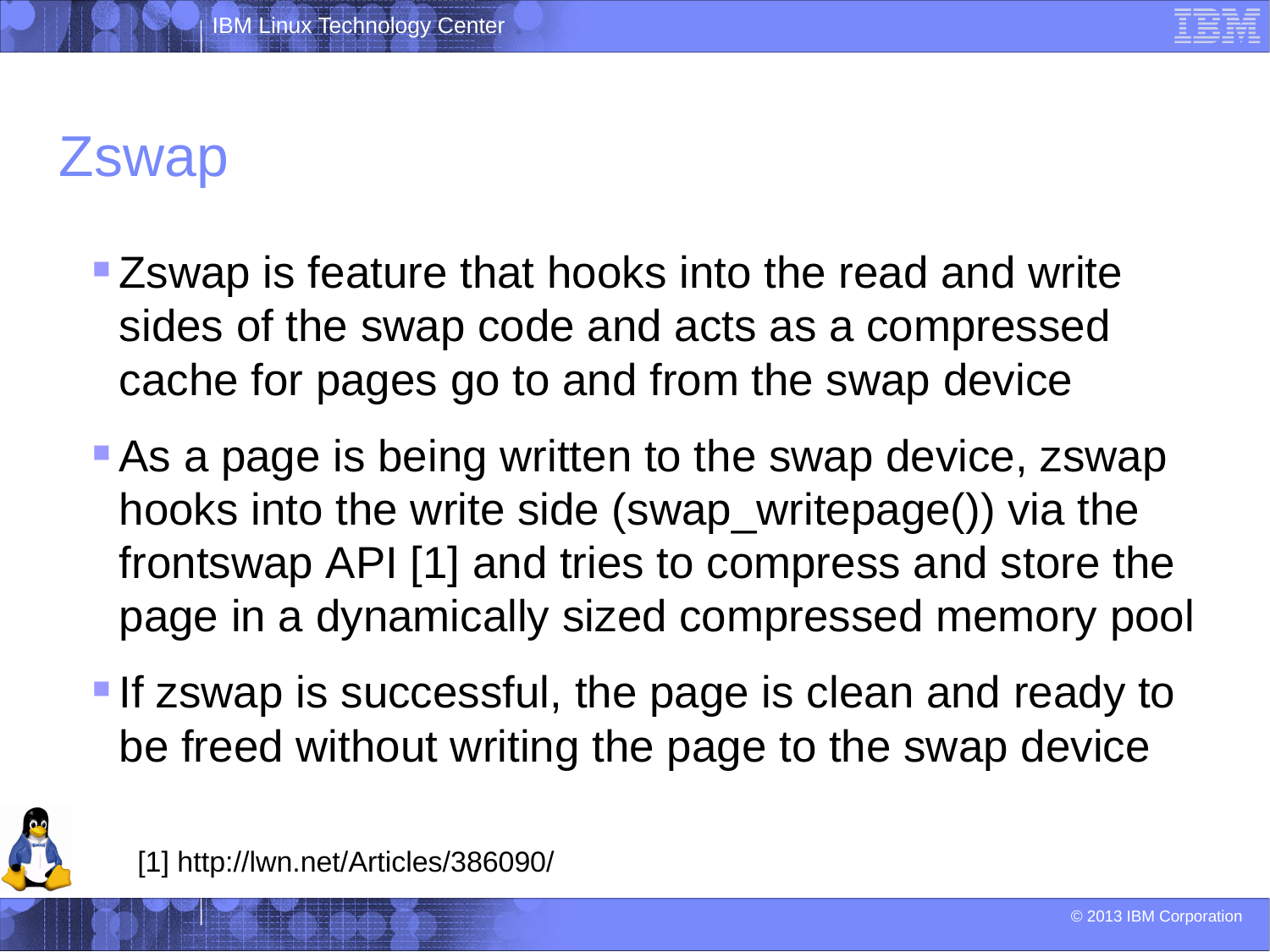

### **Zswap**

- When a page fault occurs on a swap entry, zswap hooks into the read side (swap\_readpage()) and attempts to find the swap page, uniquely identified by the swap entry, in the compressed cache
- **If the entry is found, the page is decompressed from** the cache and linked into the process page tables
- Code at mm/zswap.c

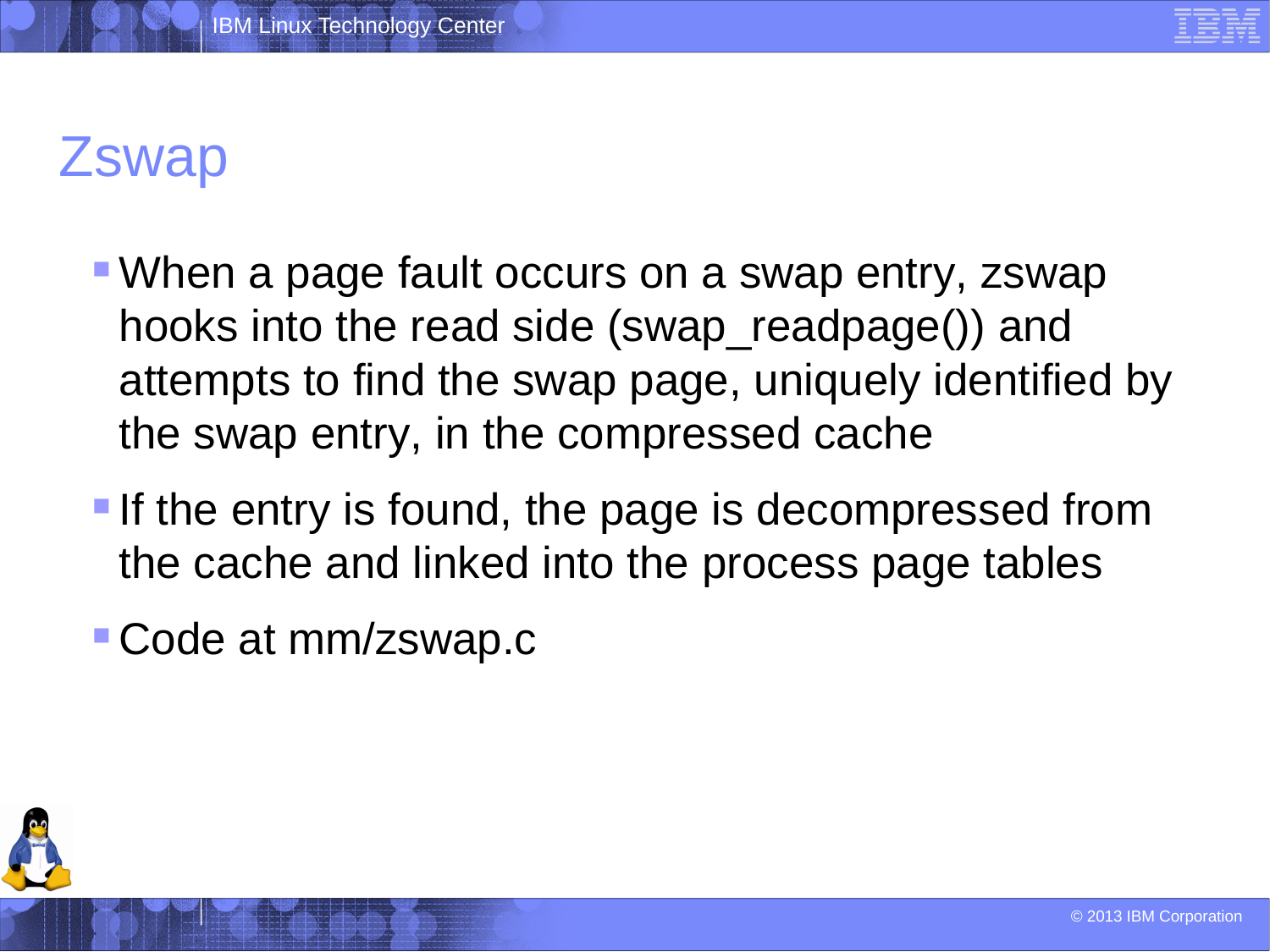

# Zbud

- **Example 2 F** Zbud is the name of the allocator (more like a bin packer) for the compressed memory pool
- Compressed page data is paired, hence the "bud", and store in a page frame together
- **Only two compressed pages per page frame** 
	- ▶ Caps effective compression at 50% BUT
	- **Enables a more deterministic reclaim time**
- **Hoping to enabled zsmalloc soon**
- Code at mm/zbud.c

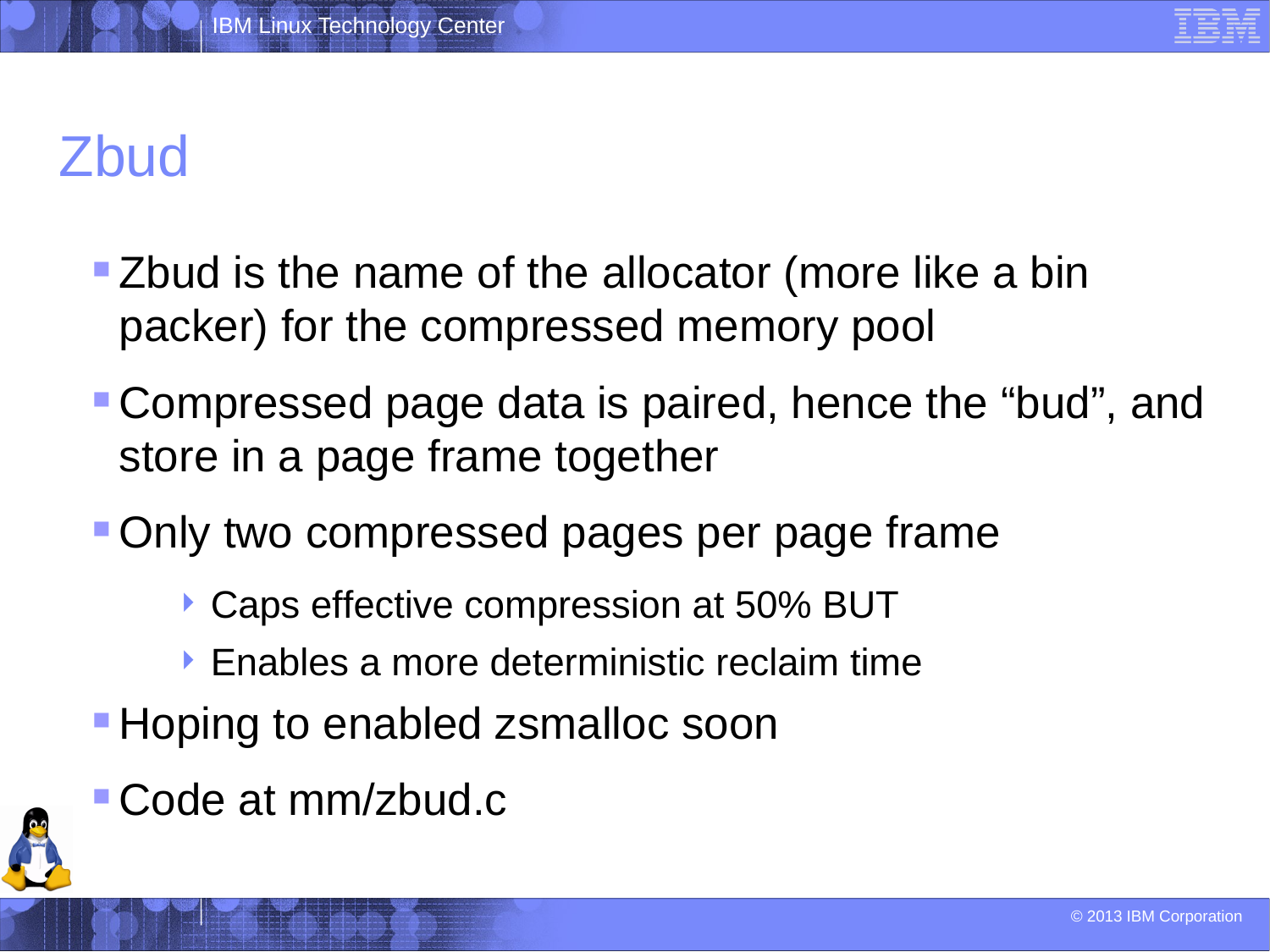# Zbud

| Page Frame in the pool |  |  |  |
|------------------------|--|--|--|
|------------------------|--|--|--|

Last compressed page data Is page aligned at the end

| first_buddy | unused | last buddy |
|-------------|--------|------------|
|-------------|--------|------------|

First compressed page data Is page aligned at beginning

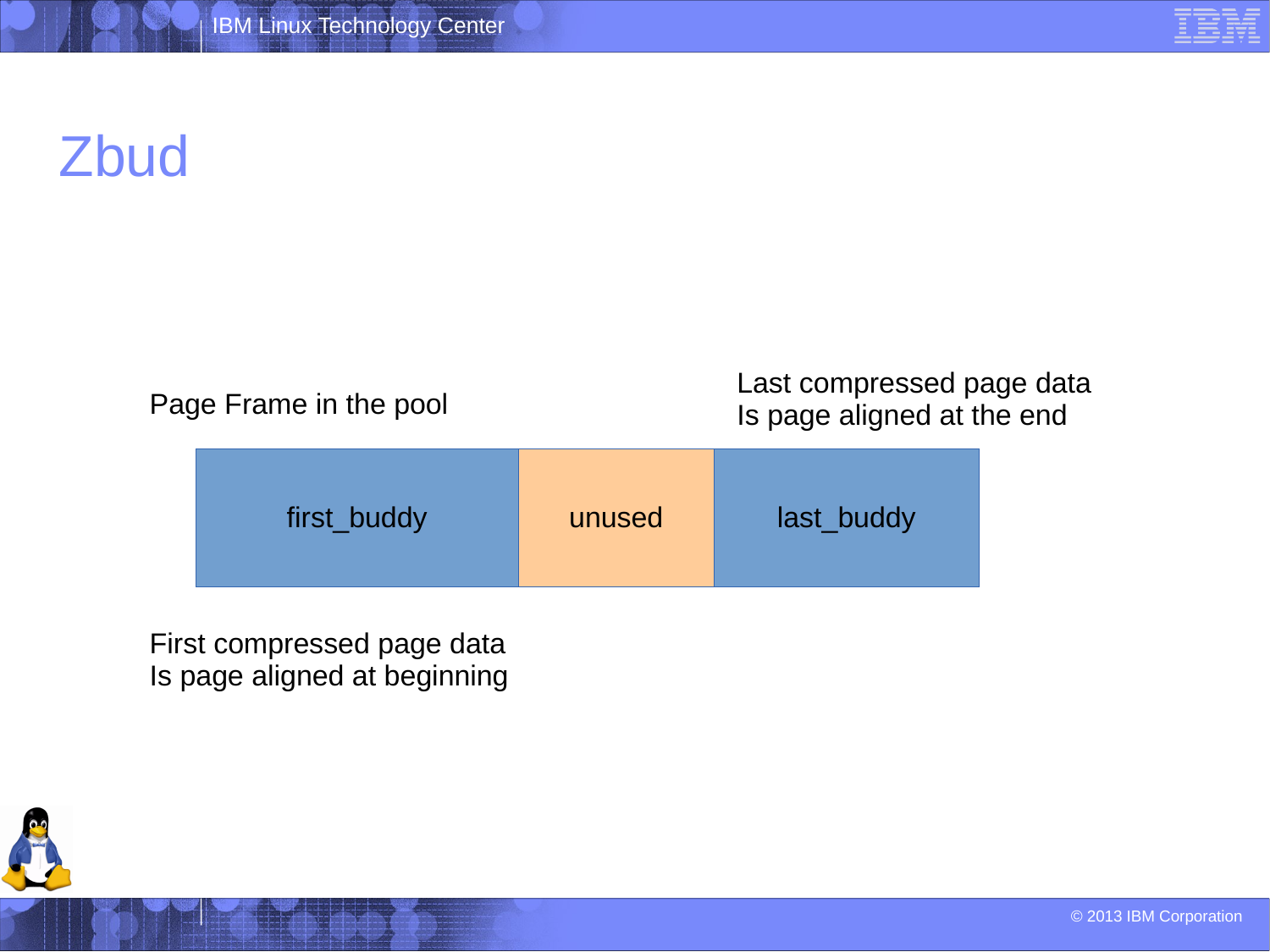

# Enabling Zswap

- **EXECT** 25 EXP MUST be enabled at boot time with a kernel parameter
	- **>zswap.enabled=1**
- **An optional kernel parameter can set the** compressor to any compressor enabled in the kernel cryptoraphic API (lzo is the default)
	- zswap.compressor=deflate

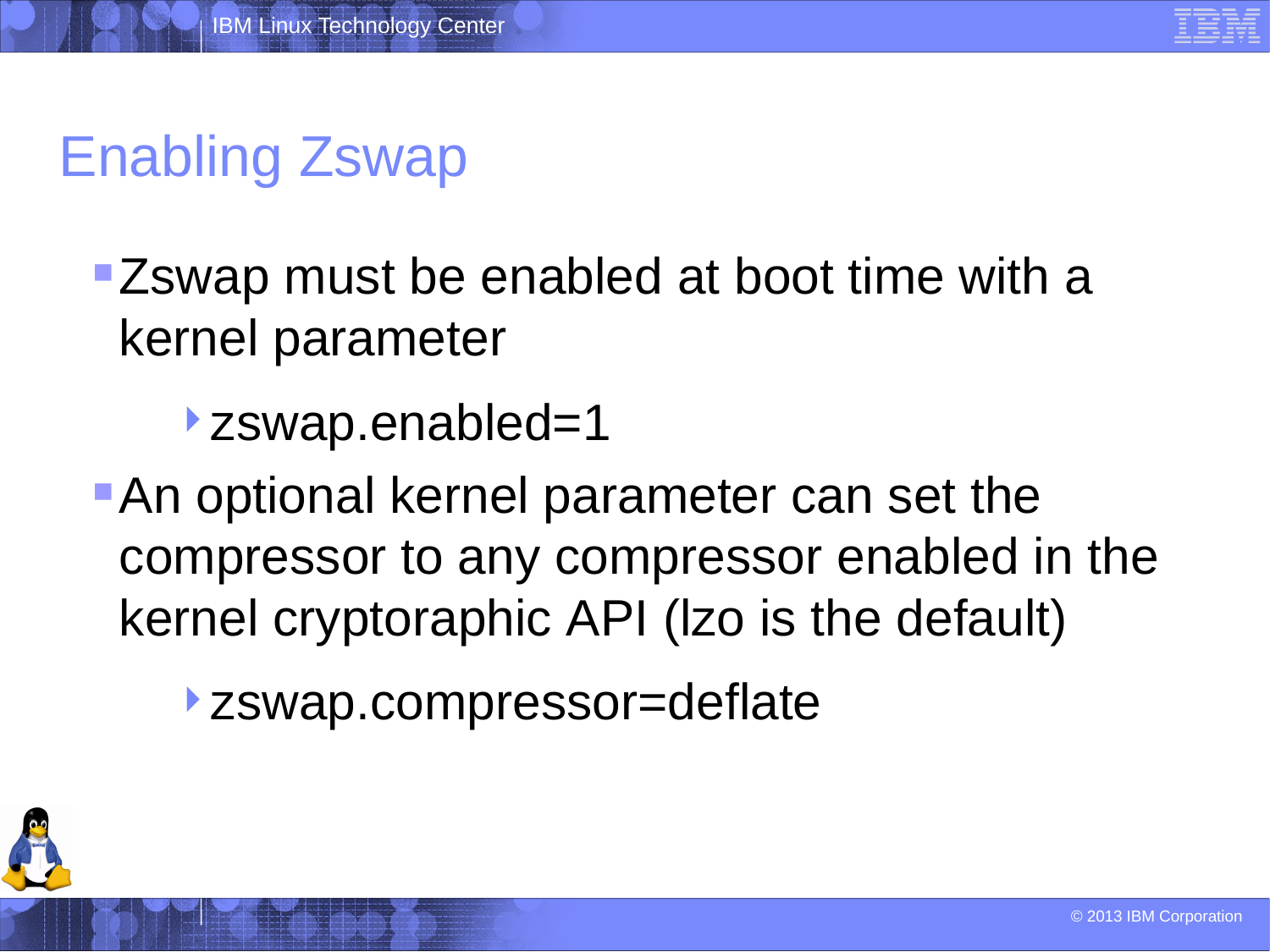

# Enabling Zswap

- There is only one tunable, max pool percent, that specifies the maximum percentage of RAM that can be used for compressed pool
- /sys/modules/zswap/parameters
- Statistics on zswap activity are available in debugfs
	- /sys/kernel/debug/zswap
	- **Frontswap stats can also be relevant**

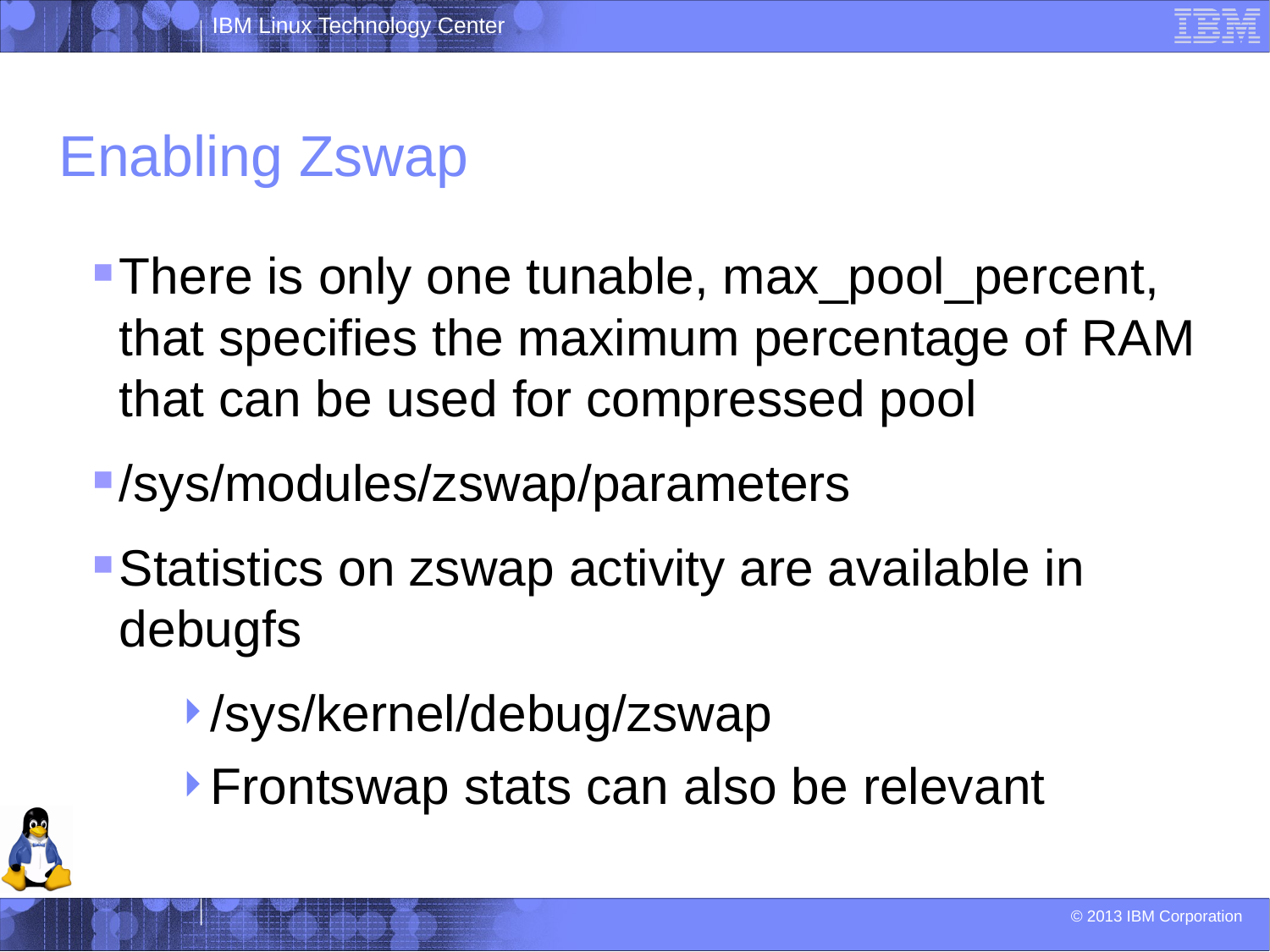



### Enough talk, let's do this!



© 2006 IBM Corporation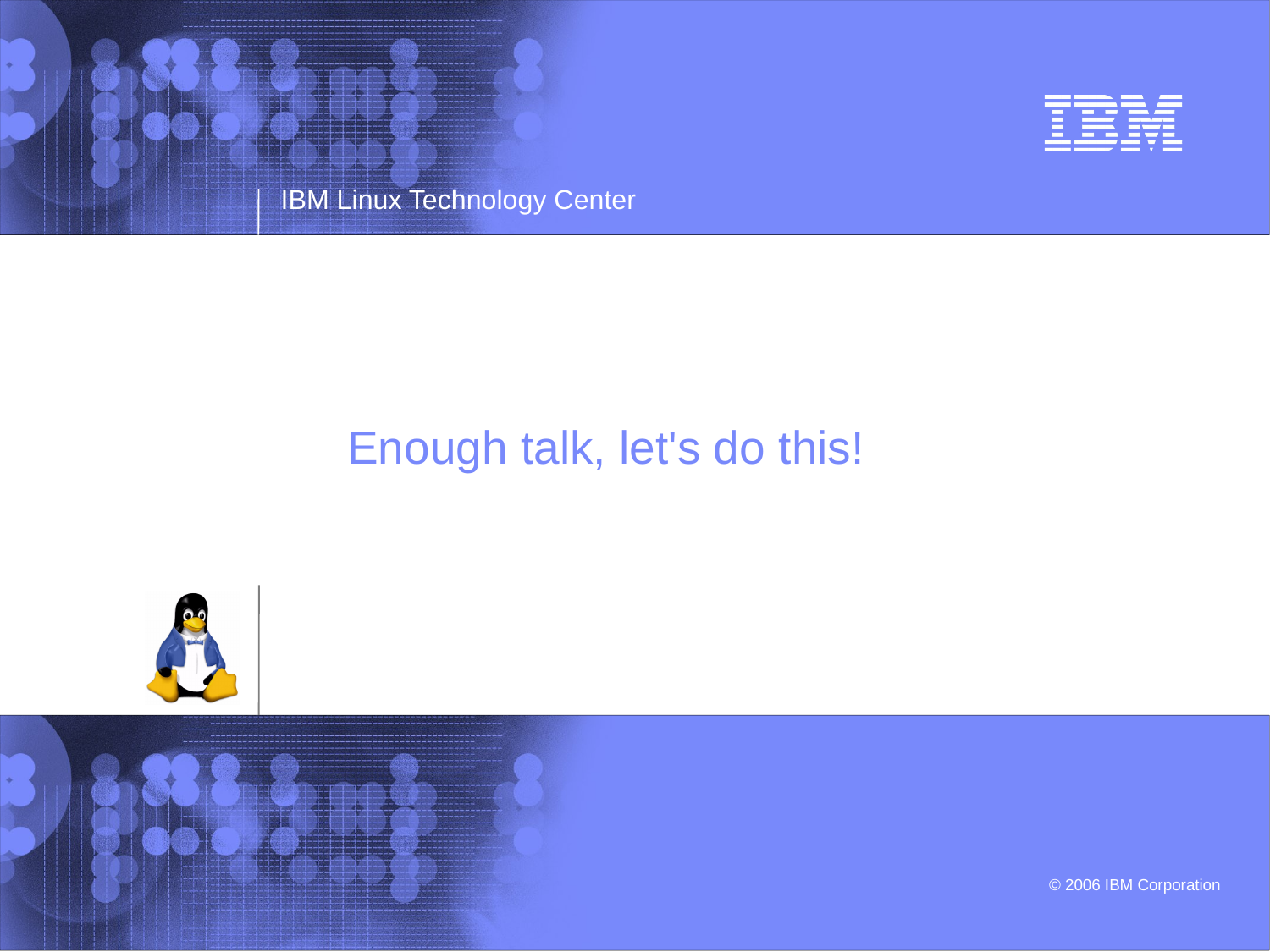

#### SPECjbb Performance

10GB RAM, 2core SMT4, Power7+, max\_pool\_percent=40

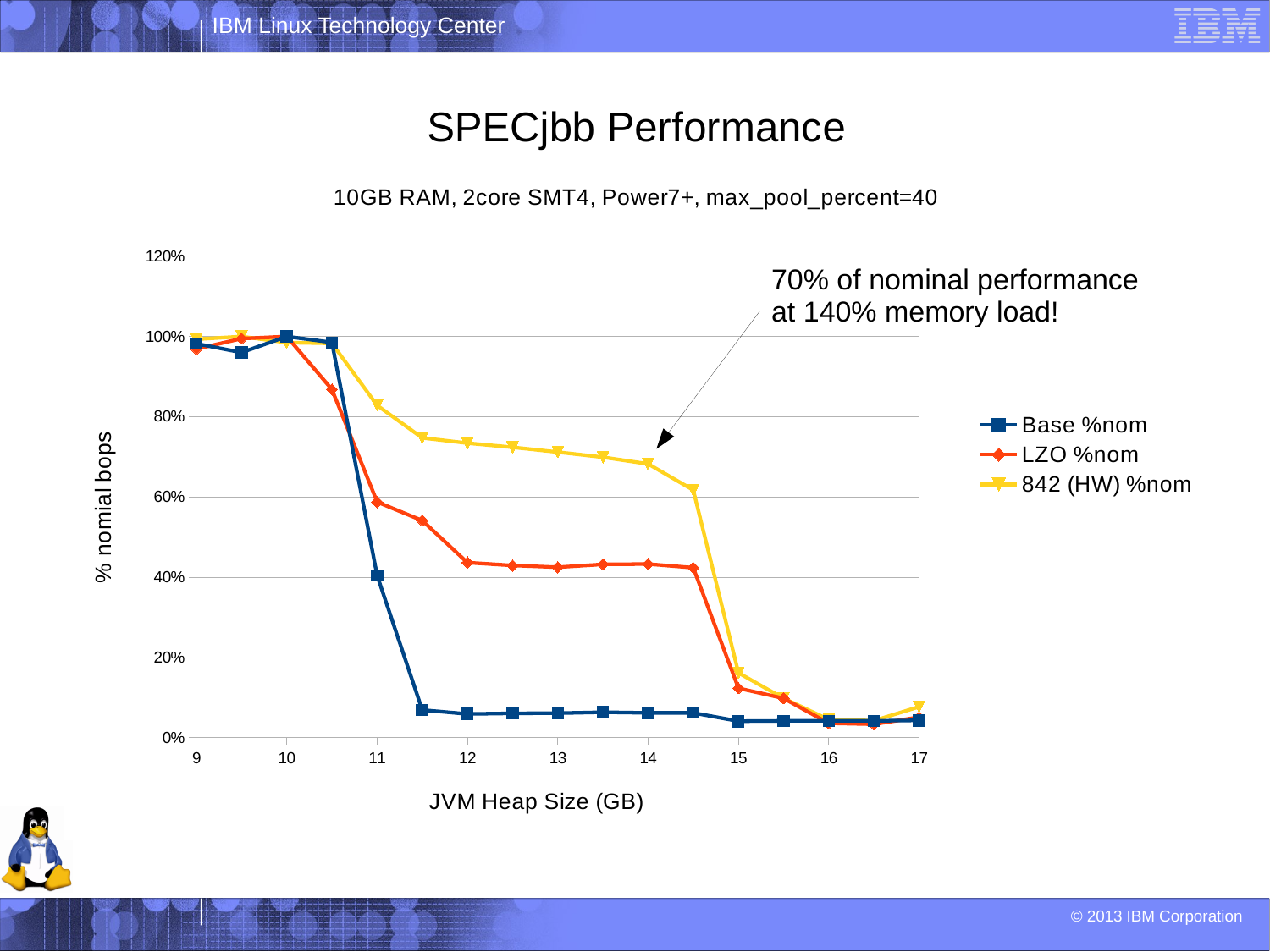

#### Swap I/O



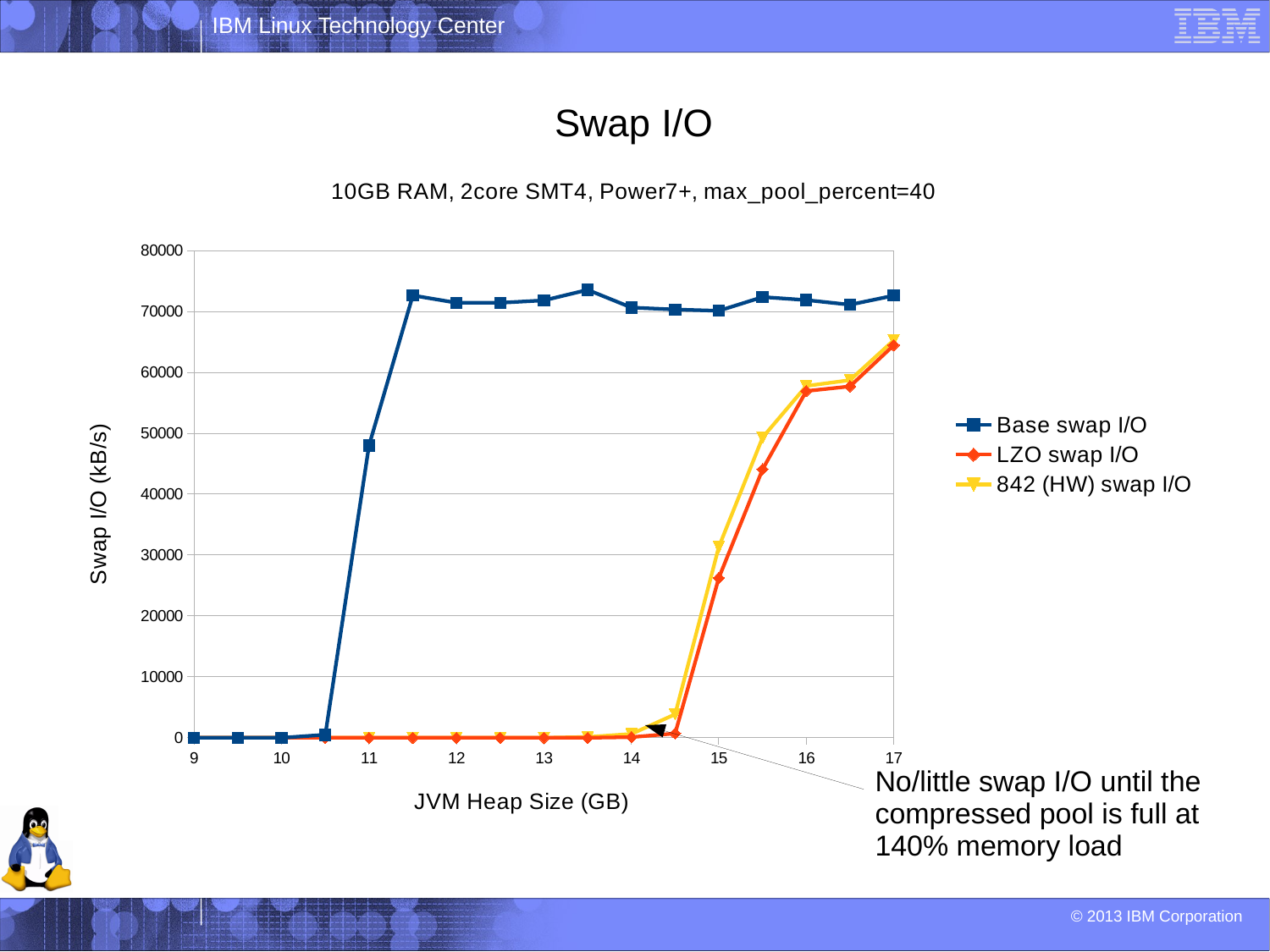

### SPECjbb Performance

10GB RAM, 2core SMT4, Power7+, max\_pool\_percent=40



JVM Heap Size (GB)

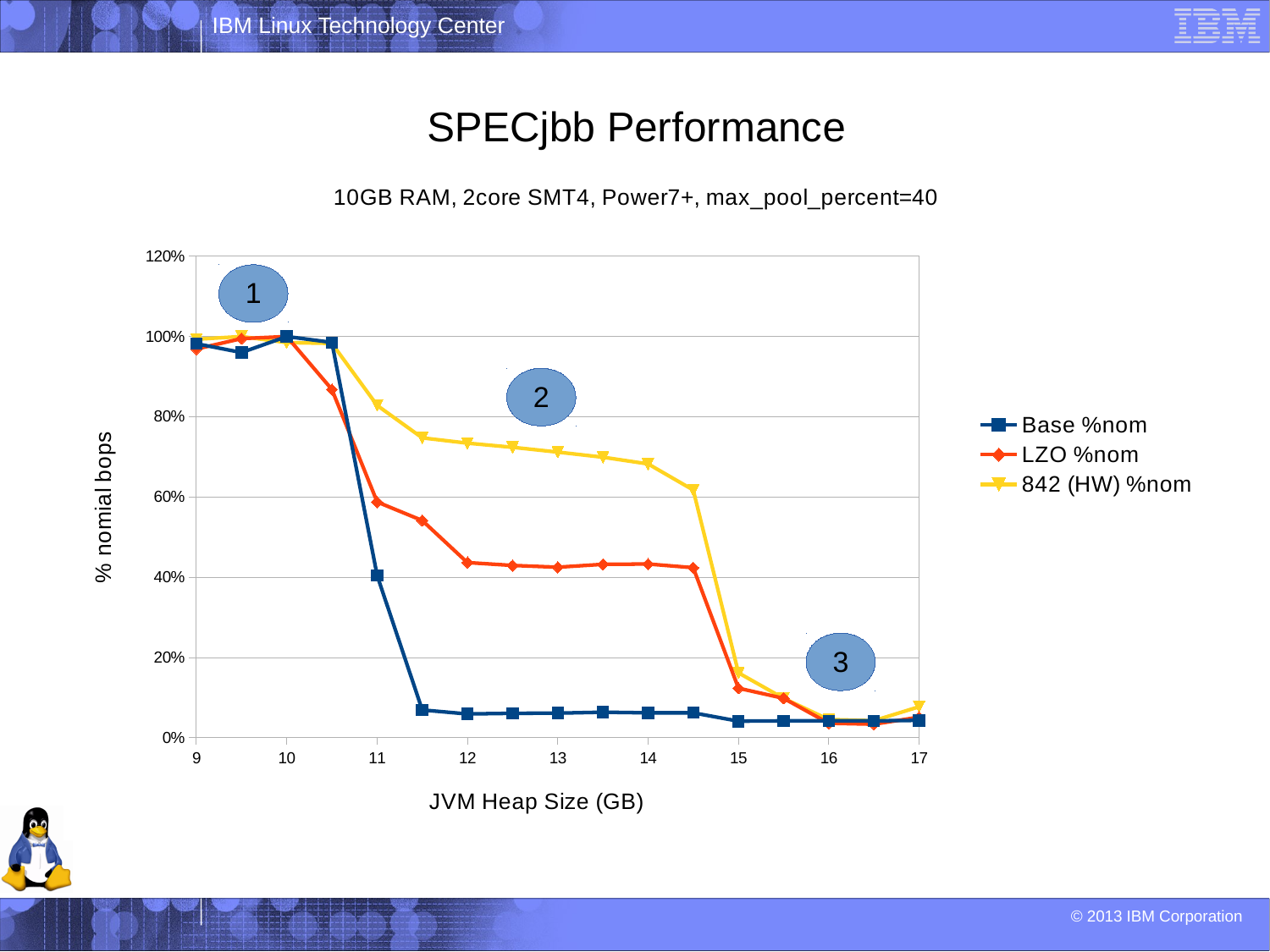### Case 1

- **Memory is not overcommitted**
- No/little swap I/O is occurring
- **Zswap is idle**

# used and the contract of the contract of the contract of the contract of the contract of the contract of the contract of the contract of the contract of the contract of the contract of the contract of the contract of the c RAM Swap free

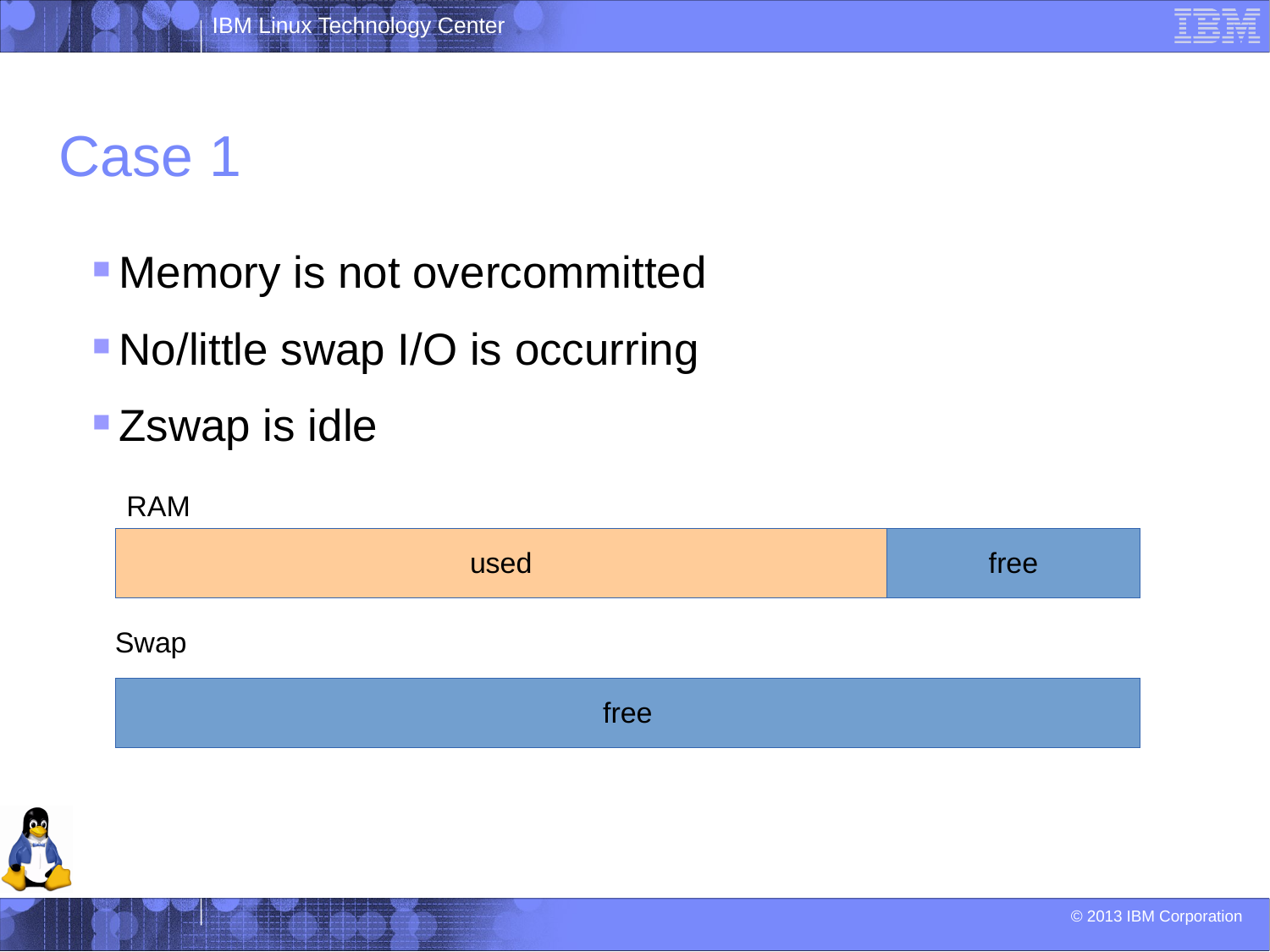

### Case 2

- **Memory is overcommitted**
- **Below nominal performance due to memory scanning,** unmapping, compression, and decompression
- **No/little swap I/O is occurring**

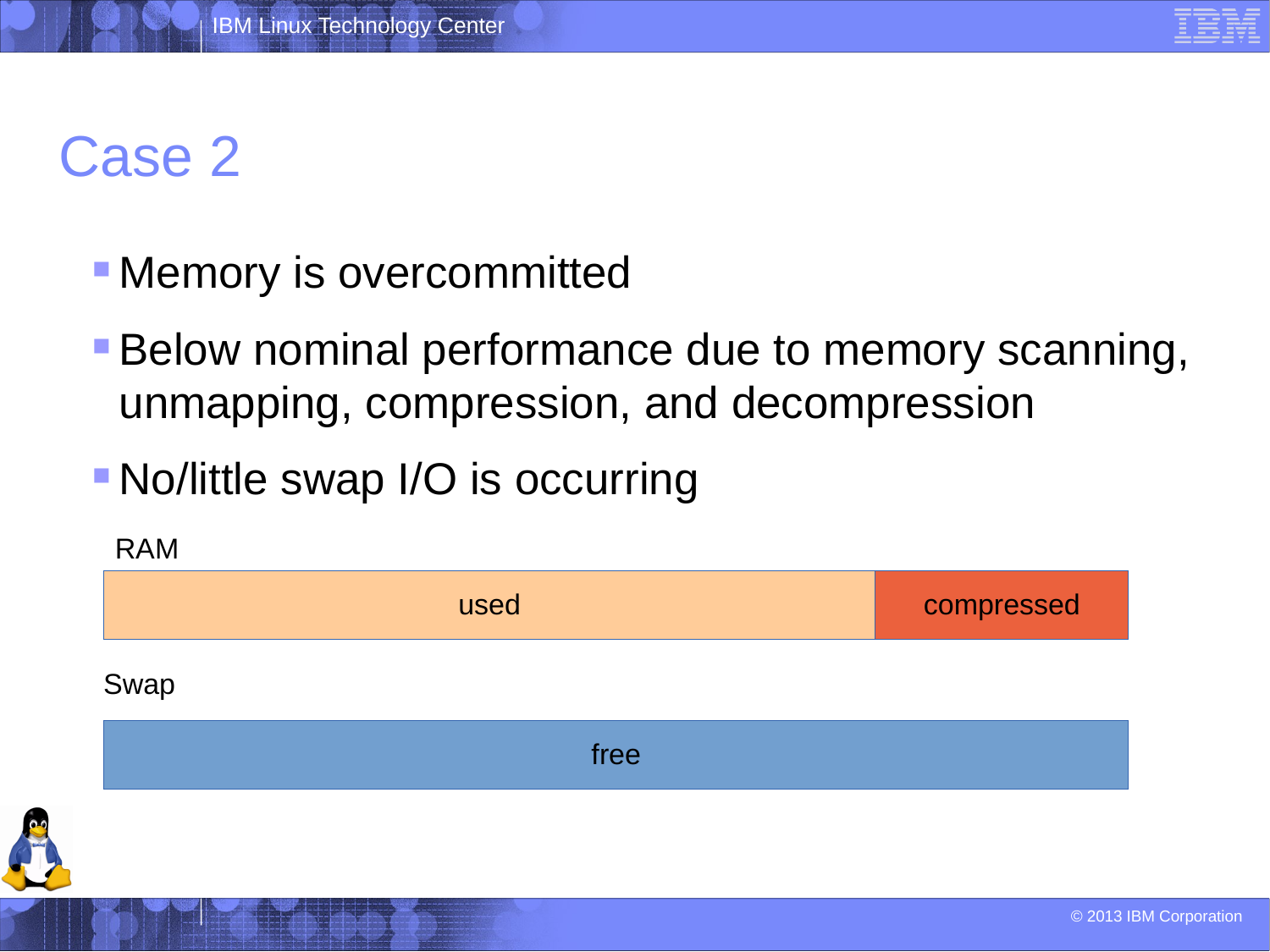

### Case 3

- **Memory is overcommitted and compressed pool is full**
- **EXECT** 25 External Degins decompressing the oldest pages and writing them to the swap device
- Converges on non-zswap performance and swap I/O

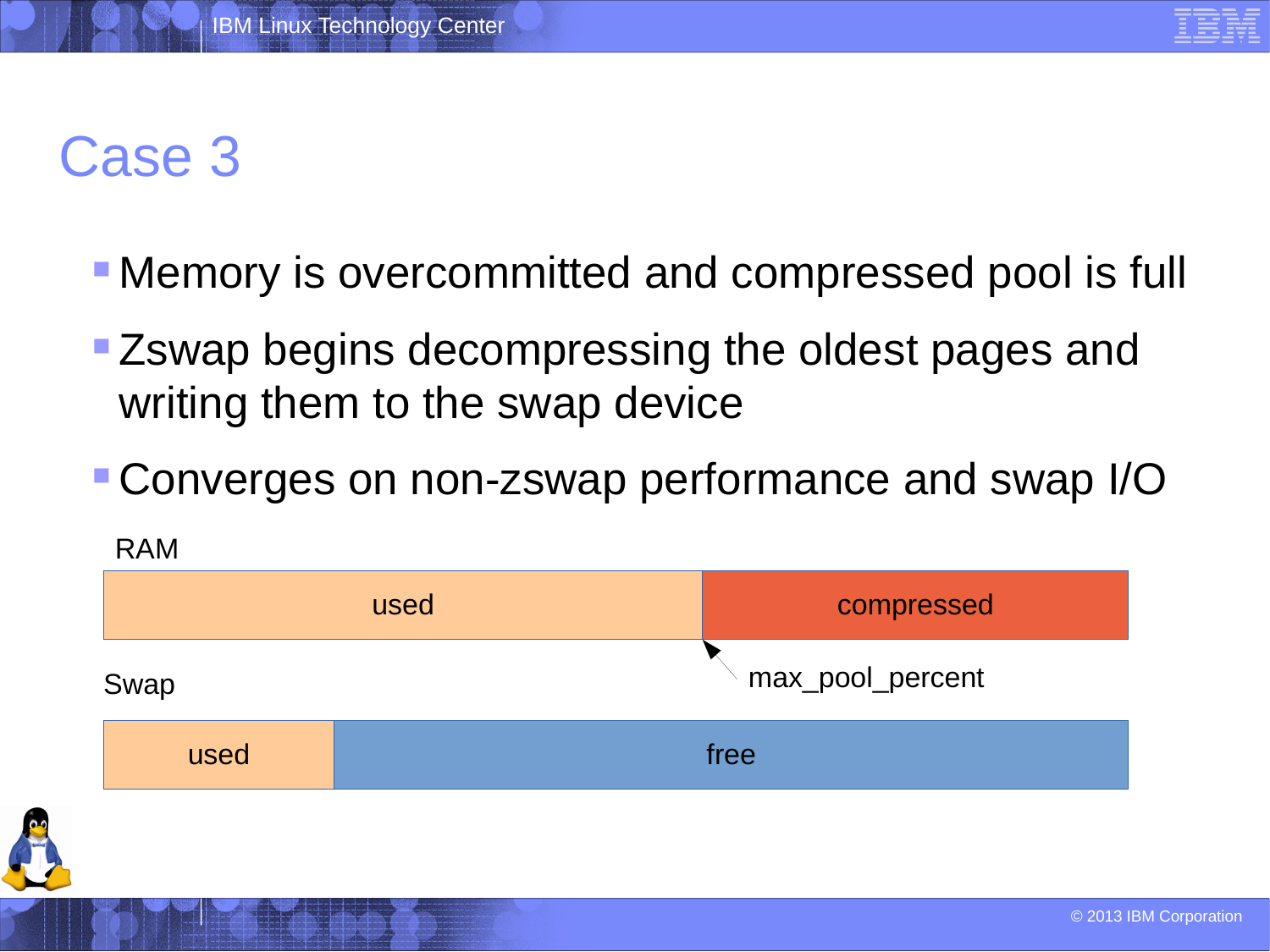

# Policy Design

### **Pool allocation**

- ▶ Static, pre-allocated
- Dynamic, grows under pressure
- **Pool sizing** 
	- Managed by some heuristic in the MM
	- ▶ Controlled by the user via a tunable
- **Pool overflow action** 
	- ▶ Write oldest compressed pages to the swap device
	- ▶ Reject cache store; falls to swap device (inverse LRU)

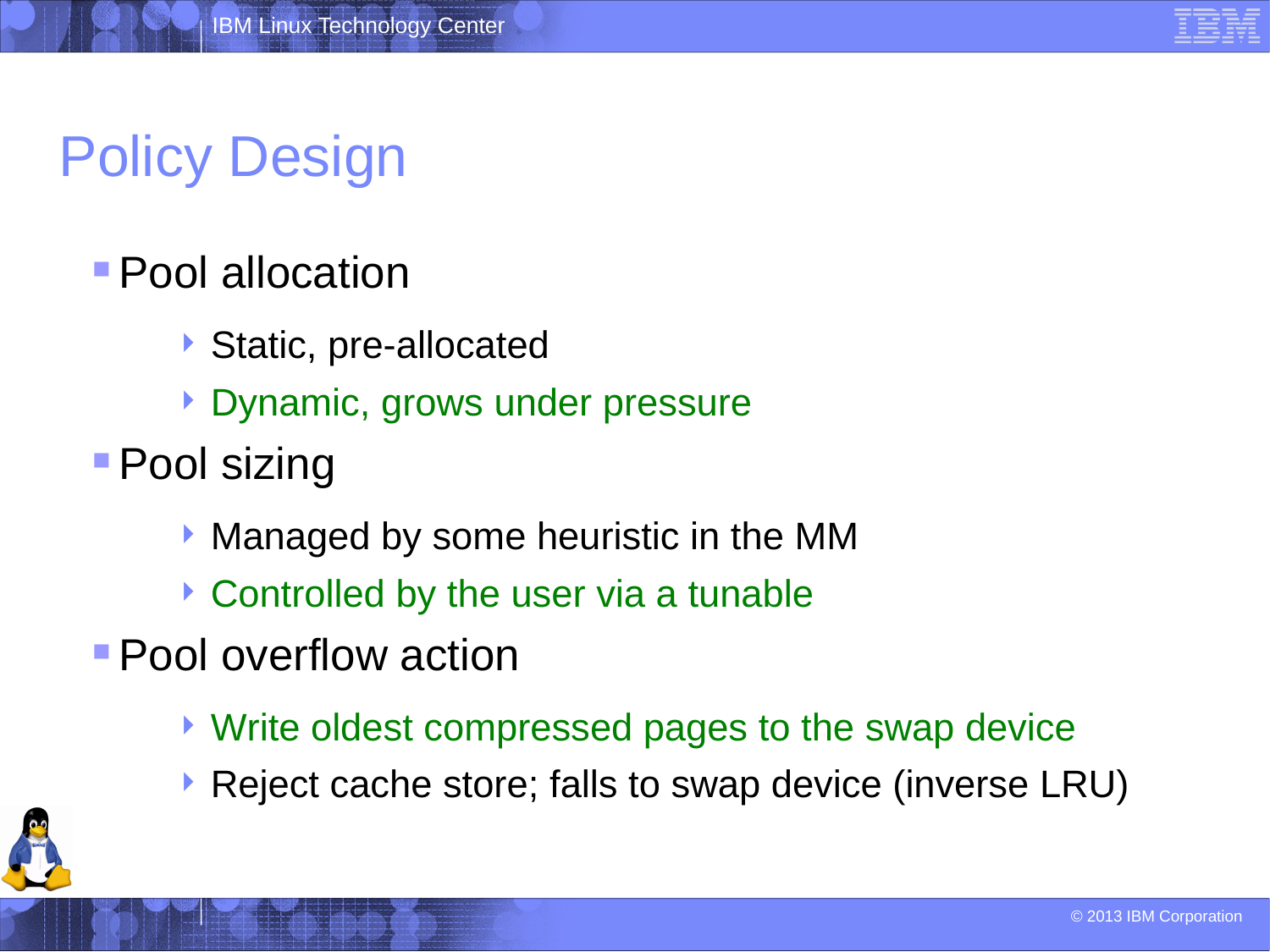### Uses cases

### **IaaS** user

- ▶ Pay for less RAM
- **IaaS** provider
	- **Higher guest density**
- **Fixed memory systems**

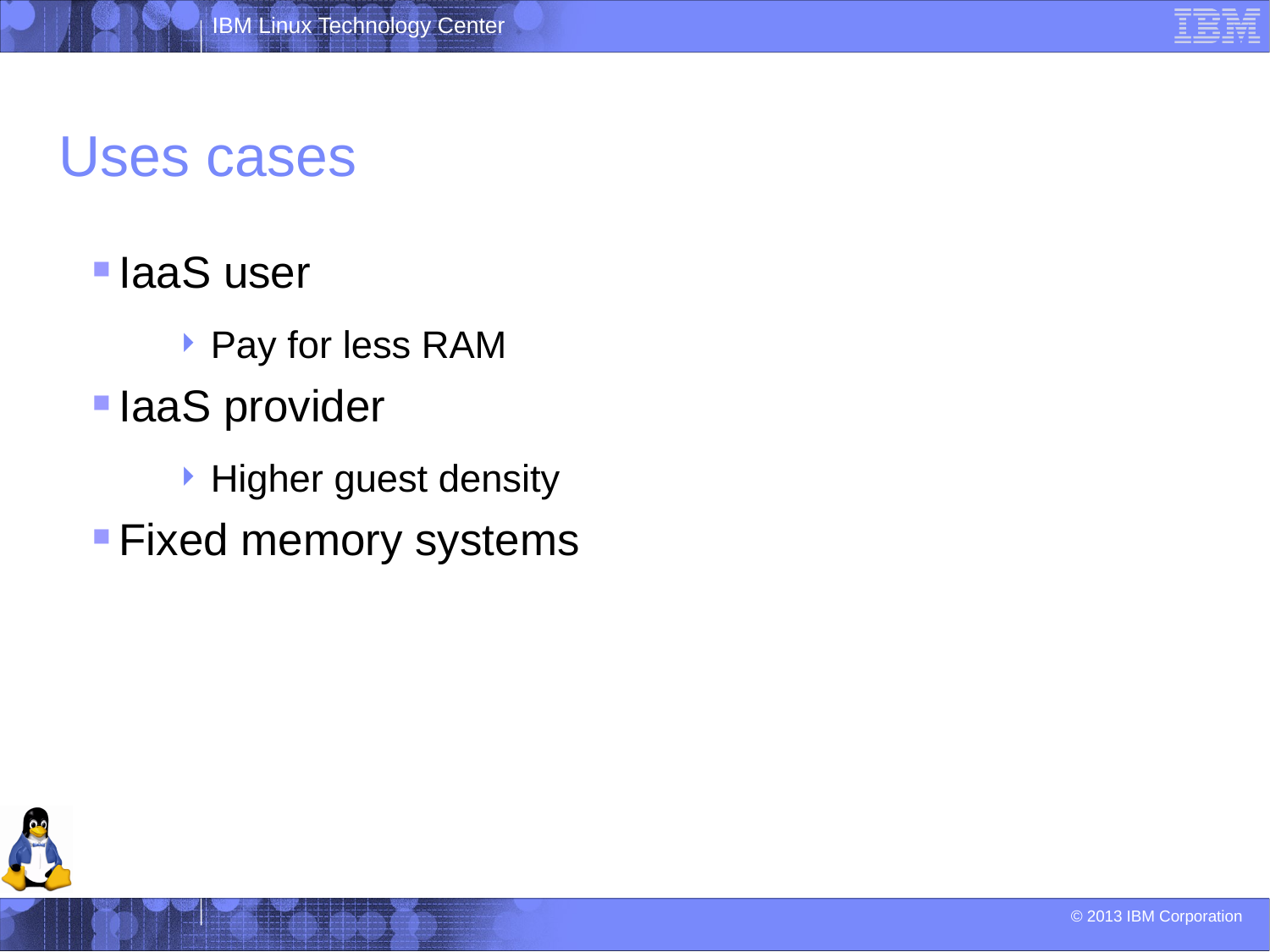

## **Gotchas**

- **EXECT** Zswap is a cache layer on top of the swap device, not the swap device itself
- **The cache can not hold more pages than can fit in the** swap device

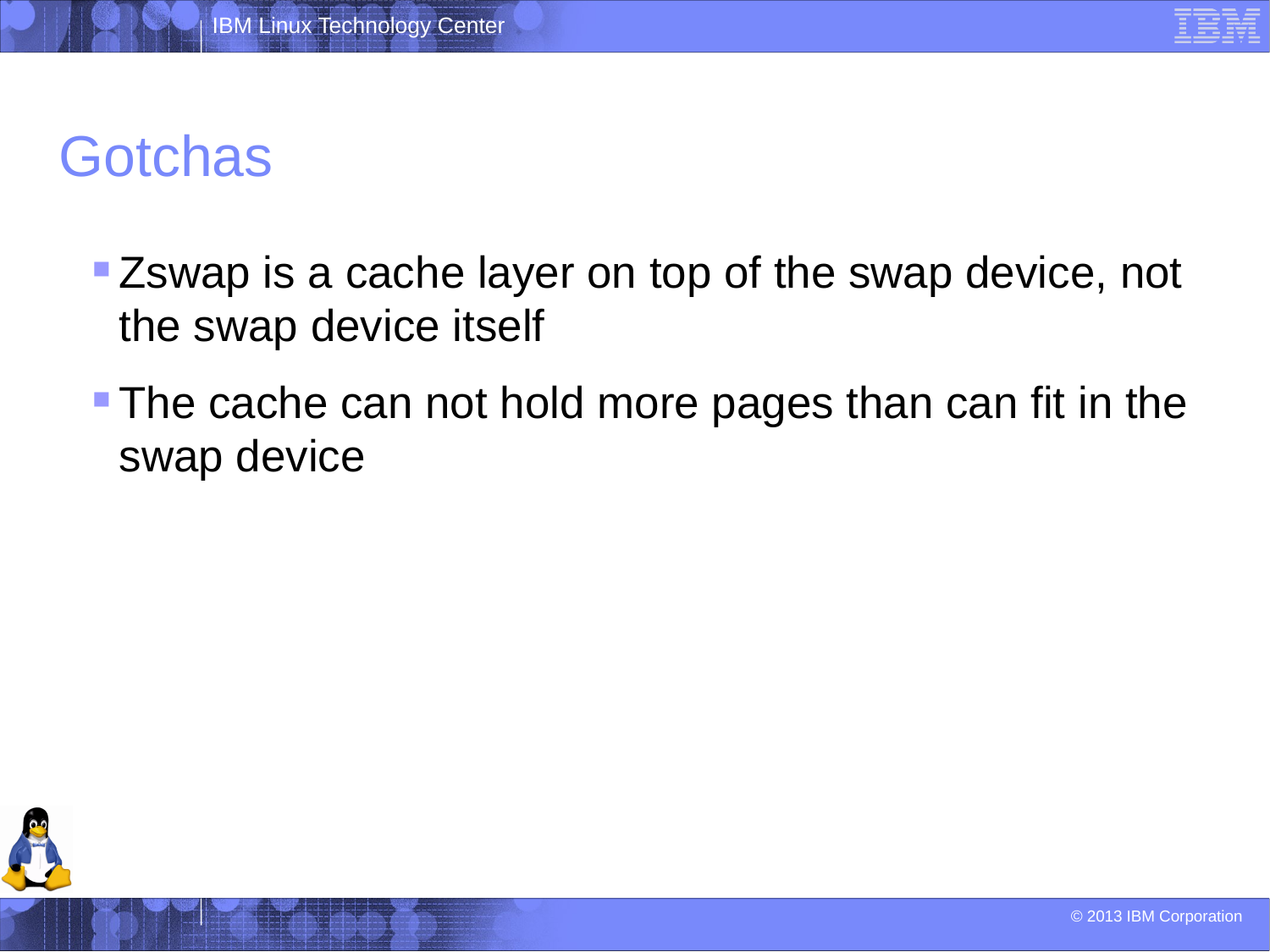



### Other/Future Work in Compressed Memory





© 2006 IBM Corporation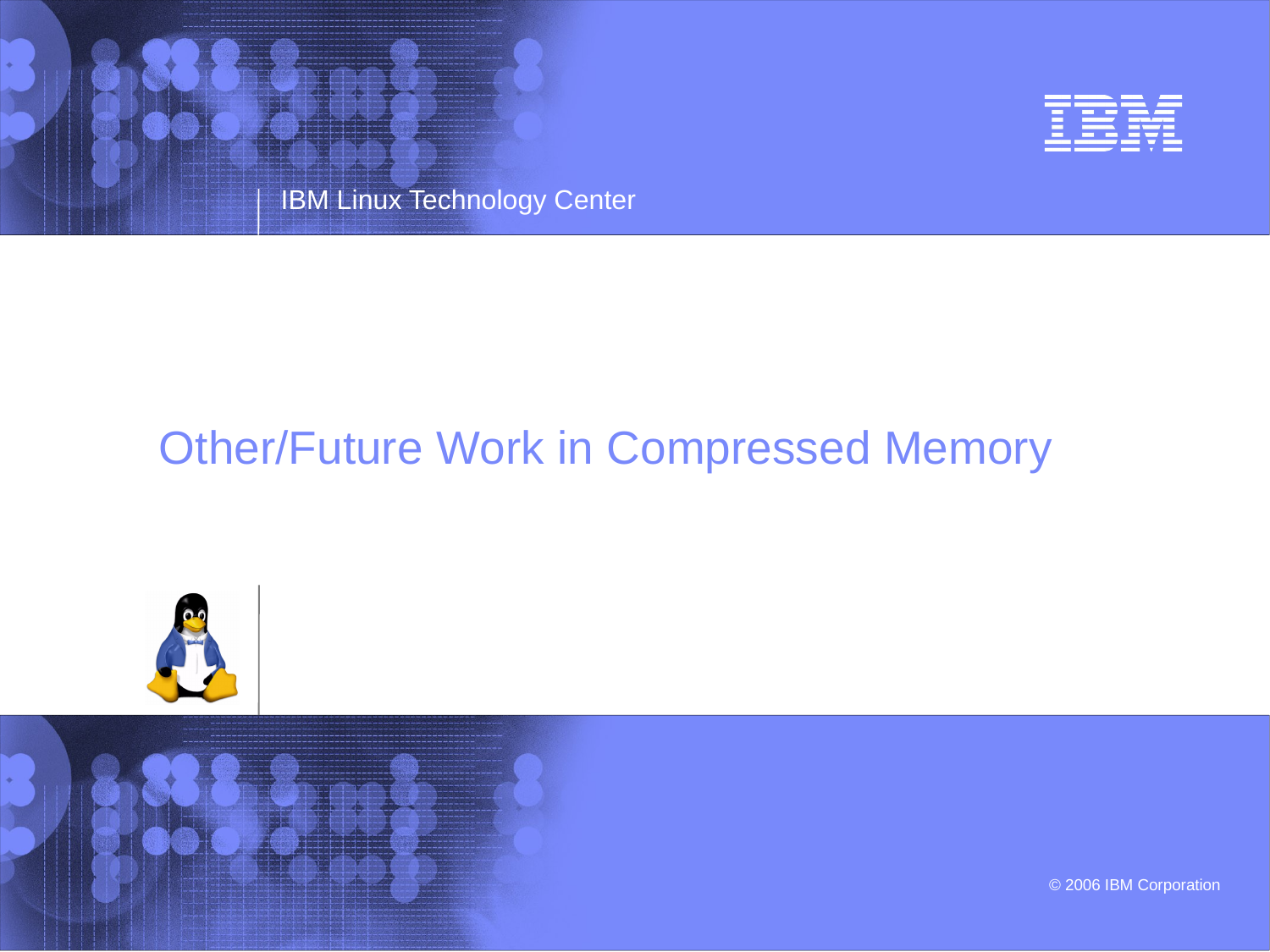

### zram

- **Exam is a driver currently in the drivers staging tree** that acts as a compressed ram disk that can be used directly as a swap device
- **Differs from zswap in that zram is the swap device** rather than a caching layer on top of the swap device
- **Exam is preferred by embedded application that do not** have an actual swap device
- **Minchan Kim is heading up the mainlining effort**

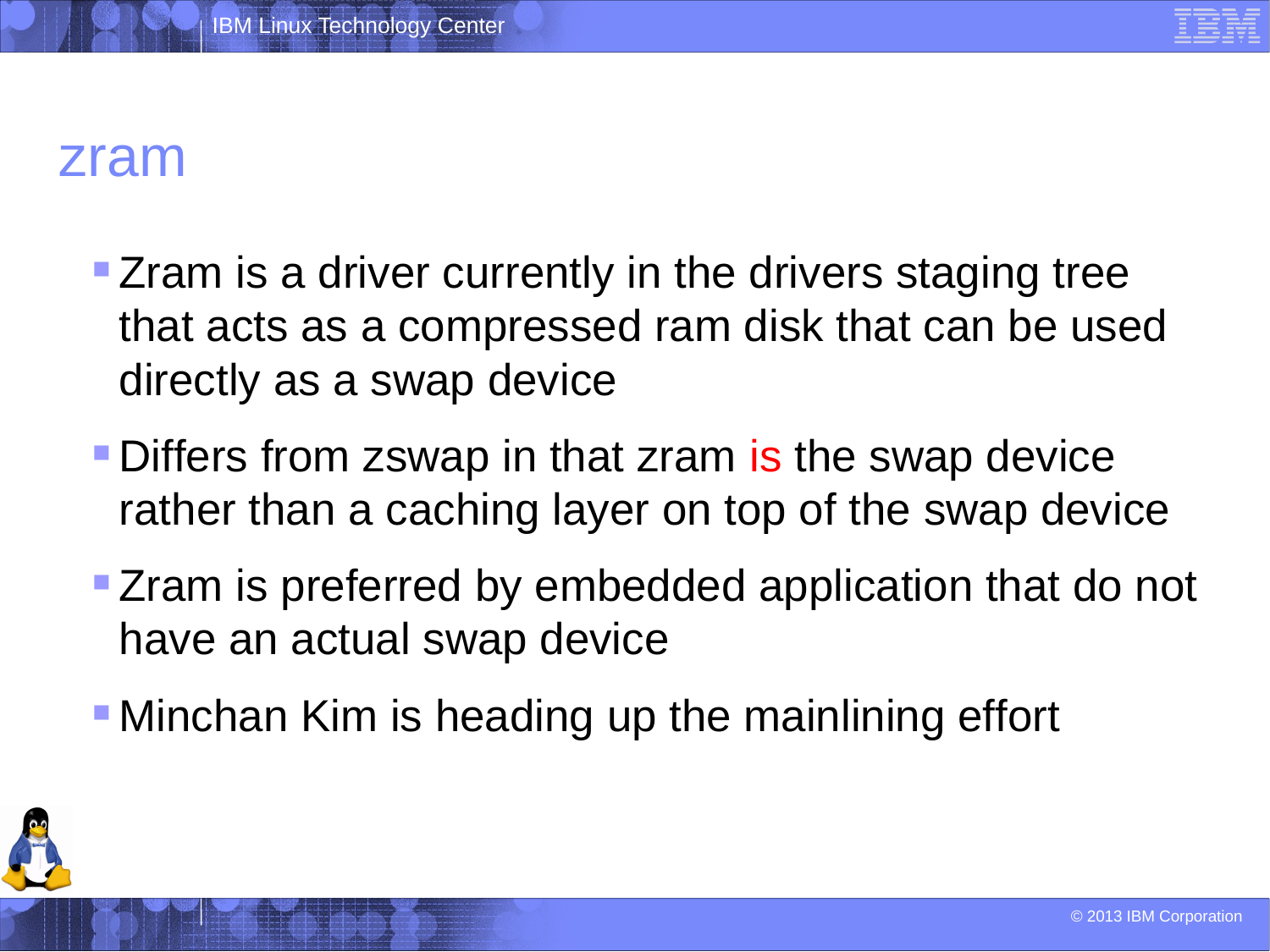

### zcache

- **Exache has been many things over the years in the** driver staging tree
- **Has now been dropped from staging**
- **Bob Lui has stripped it down to only the page cache** compression elements and is trying to get it accepted directly
	- Would be the first non-Xen user of cleancache API

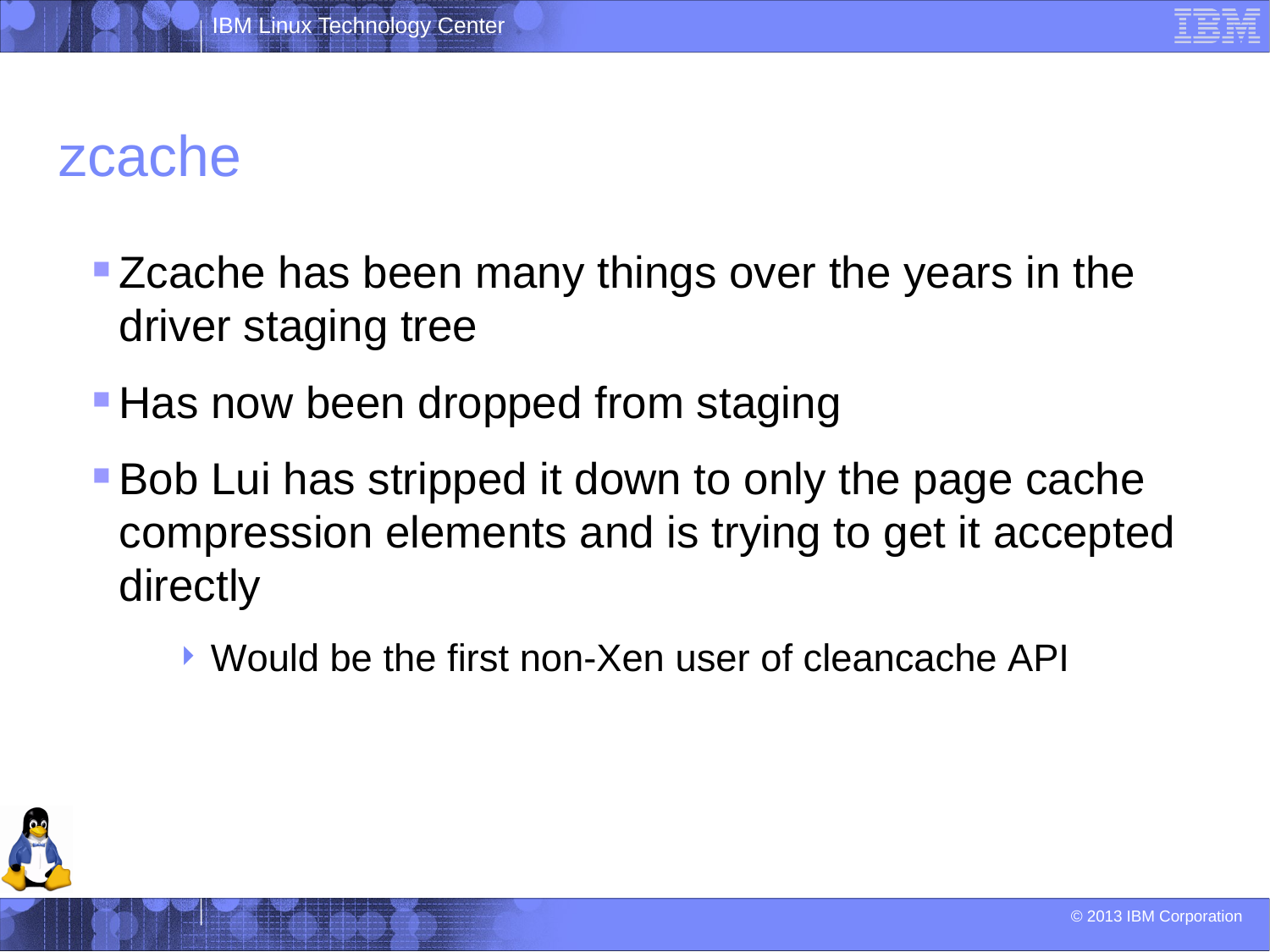

### zcache

- **Page cache compression has a unique challenge over** swap compression
- A swap cache store always avoids a write where as a file cache store may avoid a (re)read
- **Better heuristics and feedback mechanisms are** needed to determine whether or not compressing a particular page cache page is worth it
- We don't want to be compressing page cache page just to end up throwing them away

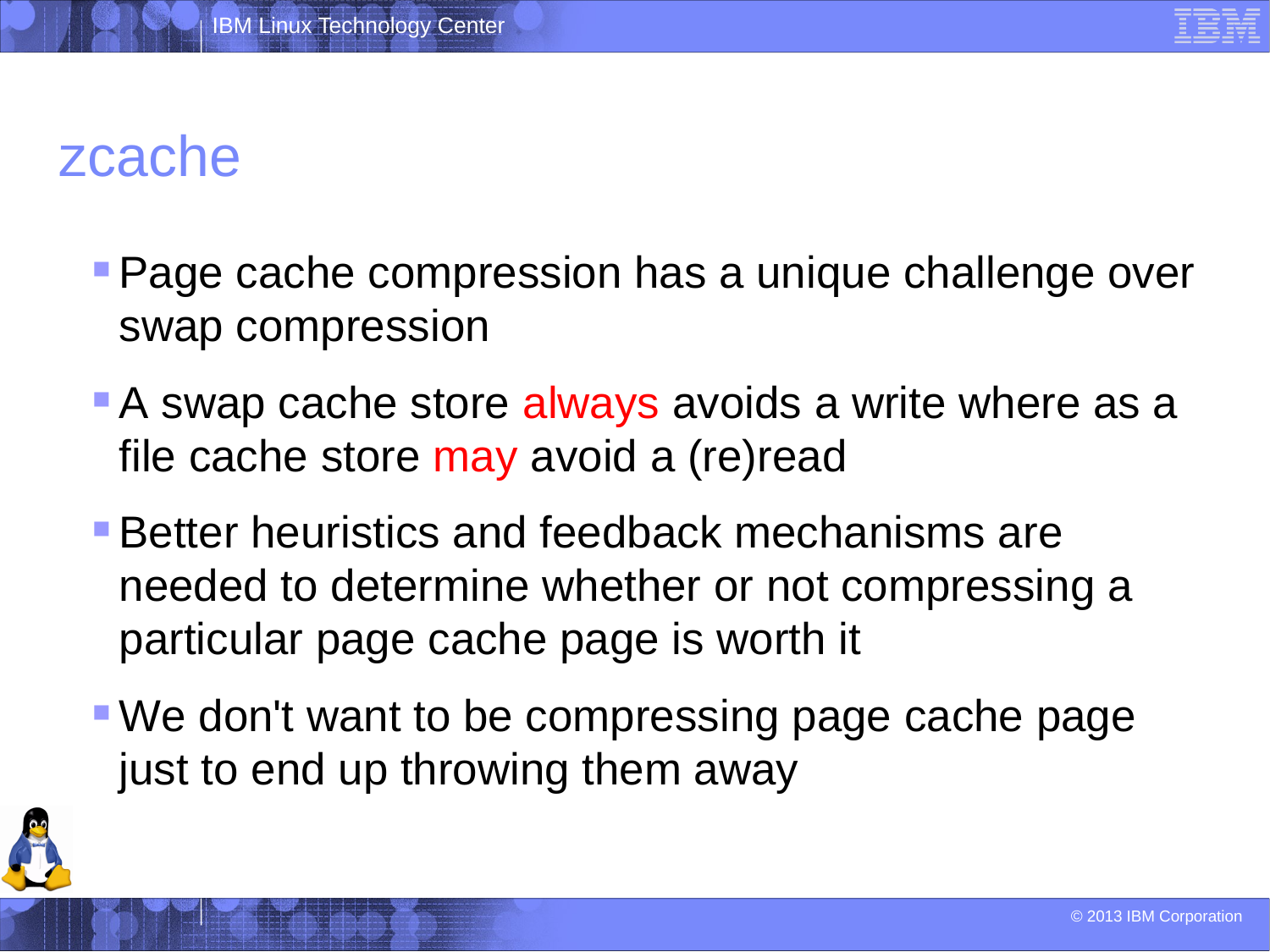

### Future

- **This is a new field for memory management with lots** of use cases, mechanisms, and best policies yet to be determined
- **Example 12** Example 1 Step **EXAMP**
- Move to "page addressable memory" concept model
	- ▶ Swap
	- $\blacktriangleright$  High memory
- **Managed and reclaimed with other memory types**

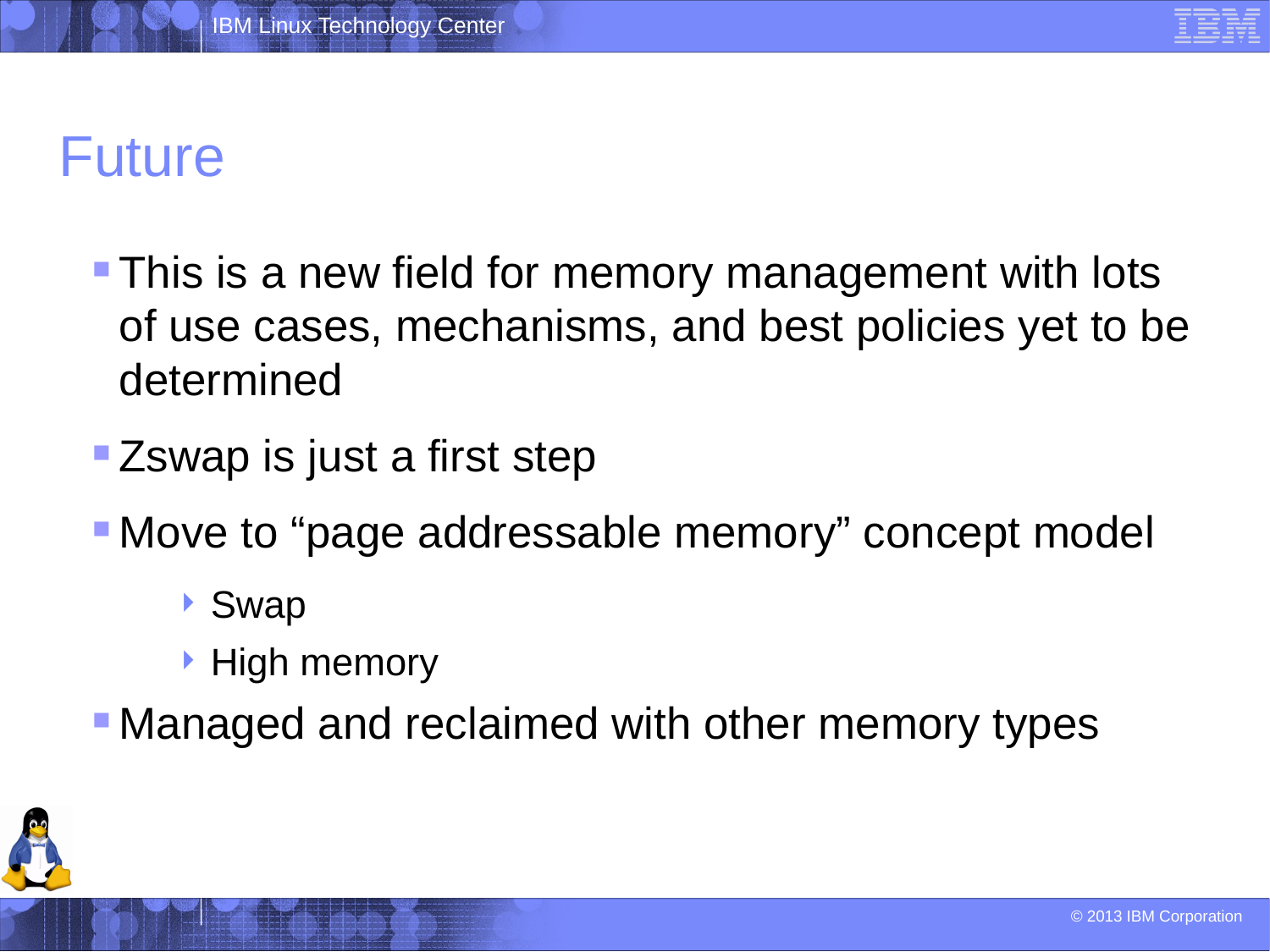

# **Summary**

### **EXECT** Zswap is in mainline for v3.11

- ▶ Off by default
- Experimental until properly vetted on a variety of systems and workloads
- **Allows for RAM sizings closer to the average working** set than the peak or increased workload size
- Compressed memory acts like a safety net that won't complete trash your workload and swamp your SAN if you overcommit a little



**Higher guest density in IaaS setups**